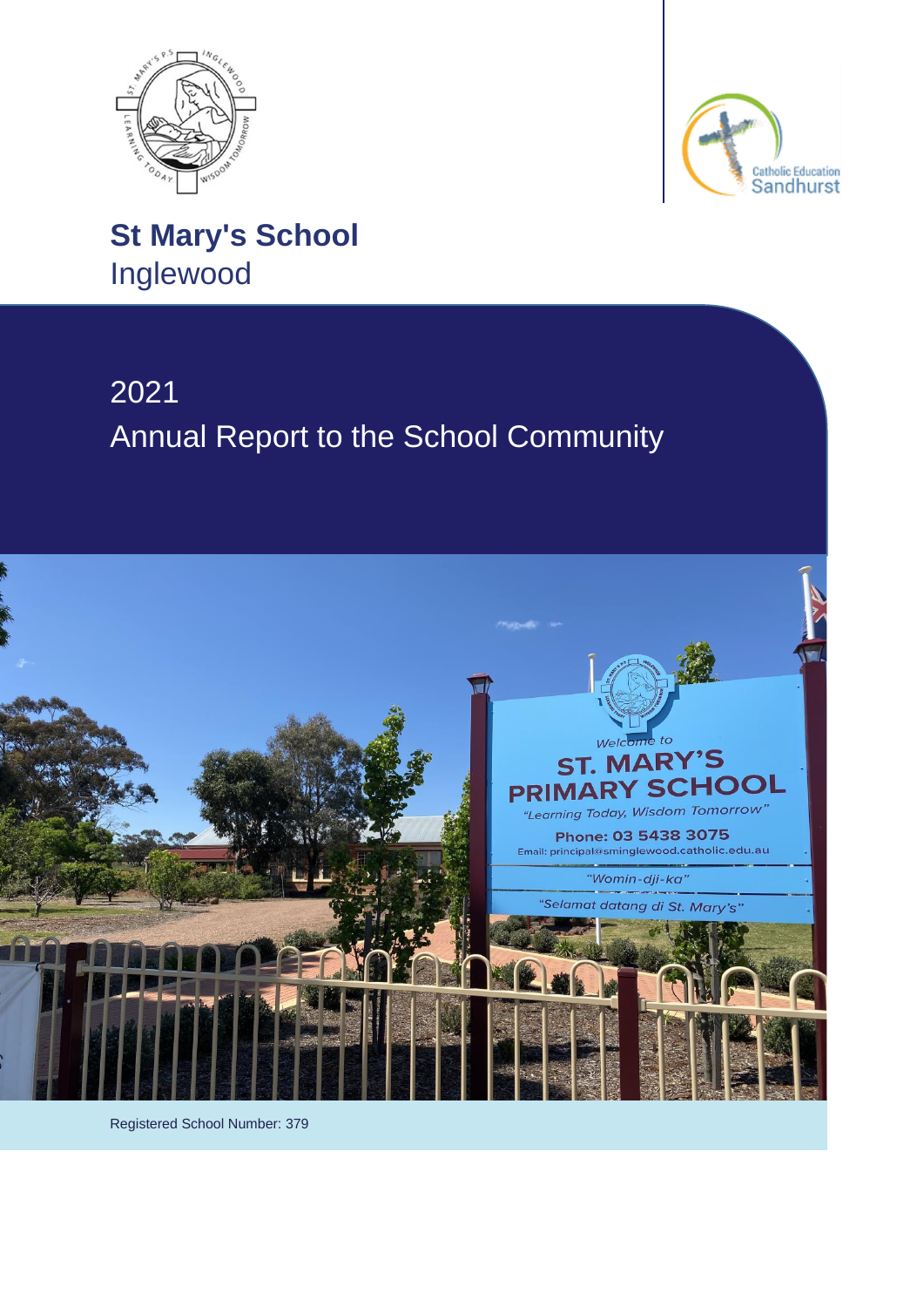## **Table of Contents**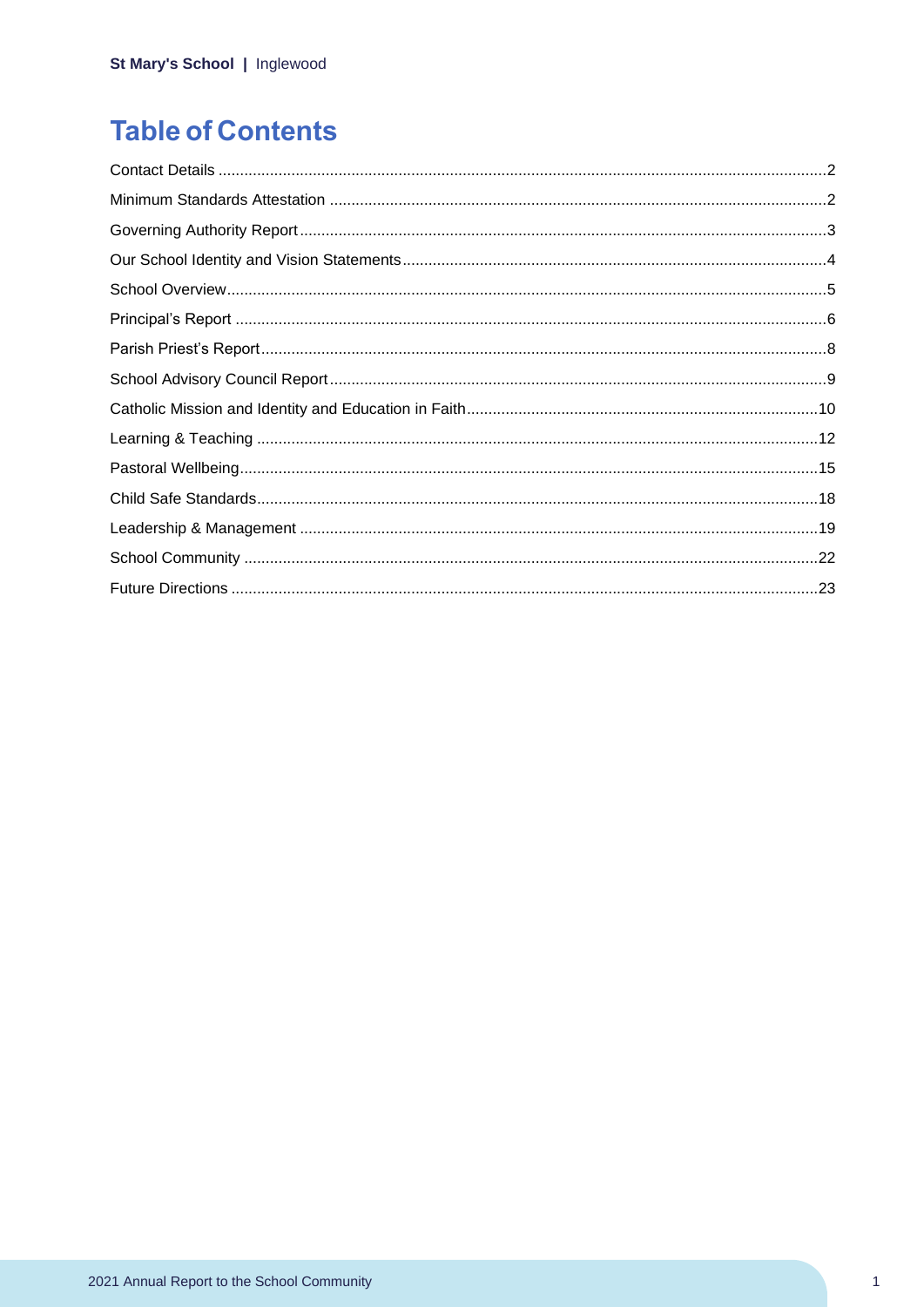## <span id="page-2-0"></span>**Contact Details**

| <b>ADDRESS</b>             | 87 Southey Street<br>Inglewood VIC 3517 |
|----------------------------|-----------------------------------------|
| <b>PRINCIPAL</b>           | <b>Kim Carter</b>                       |
| <b>GOVERNING AUTHORITY</b> | <b>Catholic Education Sandhurst Ltd</b> |
| <b>TELEPHONE</b>           | 03 5438 3075                            |
| <b>EMAIL</b>               | principal@sminglewood.catholic.edu.au   |
| <b>WEBSITE</b>             | www.sminglewood.catholic.edu.au         |
| <b>E NUMBER</b>            | E3010                                   |

## <span id="page-2-1"></span>**Minimum Standards Attestation**

I, Kim Carter, attest that St Mary's School is compliant with:

- All of the requirements for the minimum standards and other requirements for the registration of schools as specified in *the Education and Training Reform Act 2006 (Vic)* and the *Education and Training Reform Regulations 2017 (Vic),* except where the school has been granted an exemption from any of these requirements by the VRQA
- Australian Government accountability requirements related to the 2021 school year under the *Australian Education Act 2013 (Cth)* and the *Australian Education Regulations 2013 (Cth)*
- The Child Safe Standards prescribed in Ministerial Order No.870 Child Safe Standards, Managing Risk of Child Abuse in Schools.

### 08/03/2022

**NOTE:** The School's financial performance information has been provided to the Australian Charities and Not-forprofits Commission (ACNC) and will be available for the community to access from their website at [www.acnc.gov.au](http://www.acnc.gov.au/)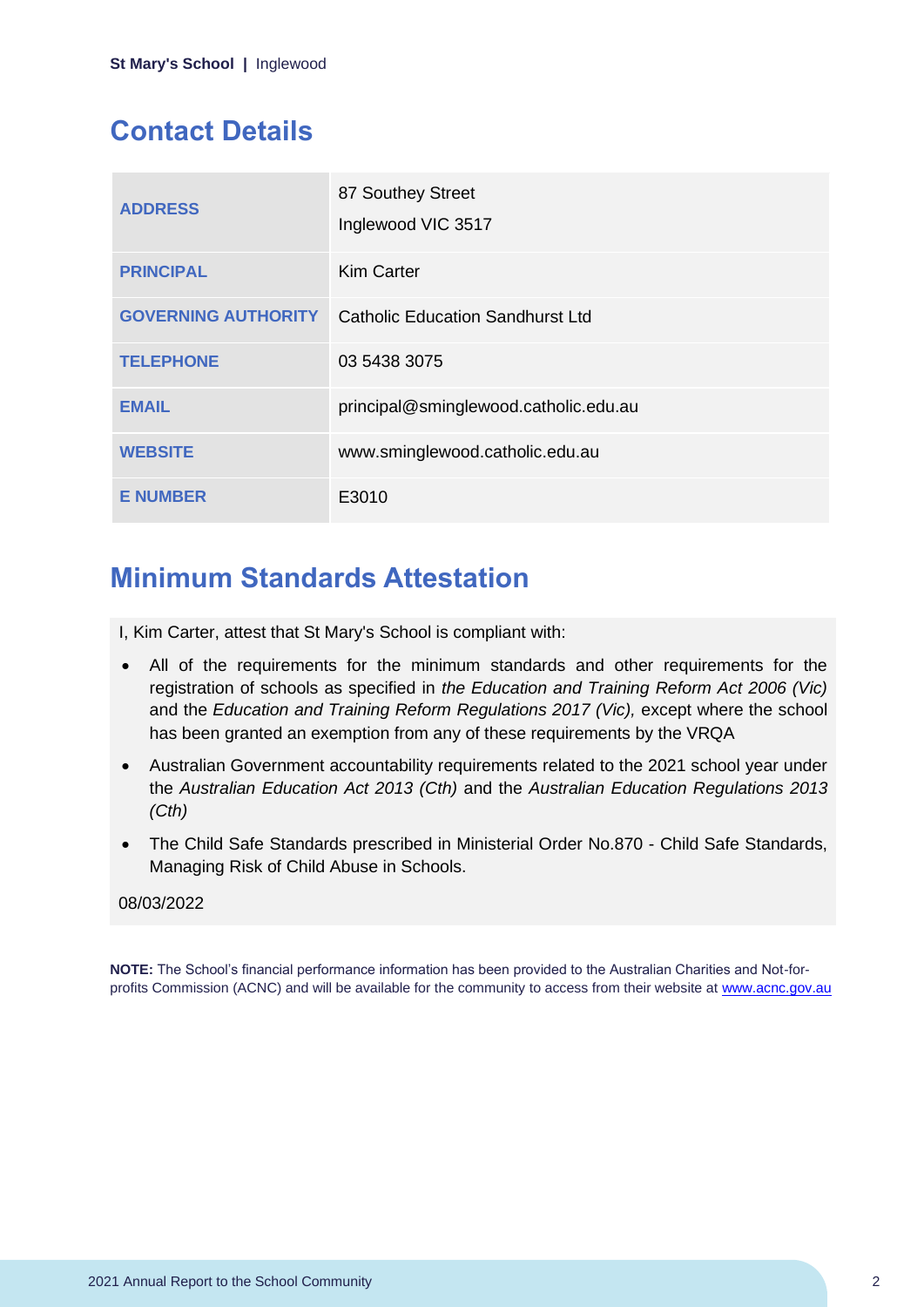## <span id="page-3-0"></span>**Governing Authority Report**

Catholic Education Sandhurst Ltd identifies learning and teaching as two parts of the same action designed to ignite the 'spark of the divine' in every child. We seek to provide safe, supportive and secure environments that value diversity, promote care, respect and co-operation. In 2021 our schools went into overdrive once again to plan and prepare for a learning model that would respond to the continuing impact and uncertainty of Covid-19.

Bishop Shane established Catholic Education Sandhurst Ltd in 2021 to assume the ownership and operation of Catholic schools which previously operated as an unincorporated body. This change in our governance structure coincides with a time of increasing challenges that call us to imagine new and inspiring structures that will meet the needs of a changing Church.

Catholic Education Sandhurst Ltd governance requirements meant that schools would now develop School Advisory Councils to support the principal and school Leadership Teams to ensure the smooth running of our schools and continue the life-giving relationship between our schools and parish communities.

During extremely challenging times our schools were able to maintain their focus on each child, implementing the Victorian Curriculum and the Sandhurst Source of Life Religious Education Curriculum while providing outstanding pastoral support both on-site and through remote learning.

Significant investment in new learning facilities and school infrastructure through the Catholic Capital Grants Program and the hard work of our school communities have ensured the provision of high-quality learning and teaching facilities for both staff and students.

I continue to be extremely grateful for the commitment and professionalism that is clearly identified by the efforts throughout 2021 of Catholic Education Sandhurst Ltd- our schools and personnel in the Catholic Education Office. They continue to work tirelessly for the students and families in our schools, bringing the 'spark of the divine' into focus every day.

Paul Desmond Executive Director

Catholic Education Sandhurst Ltd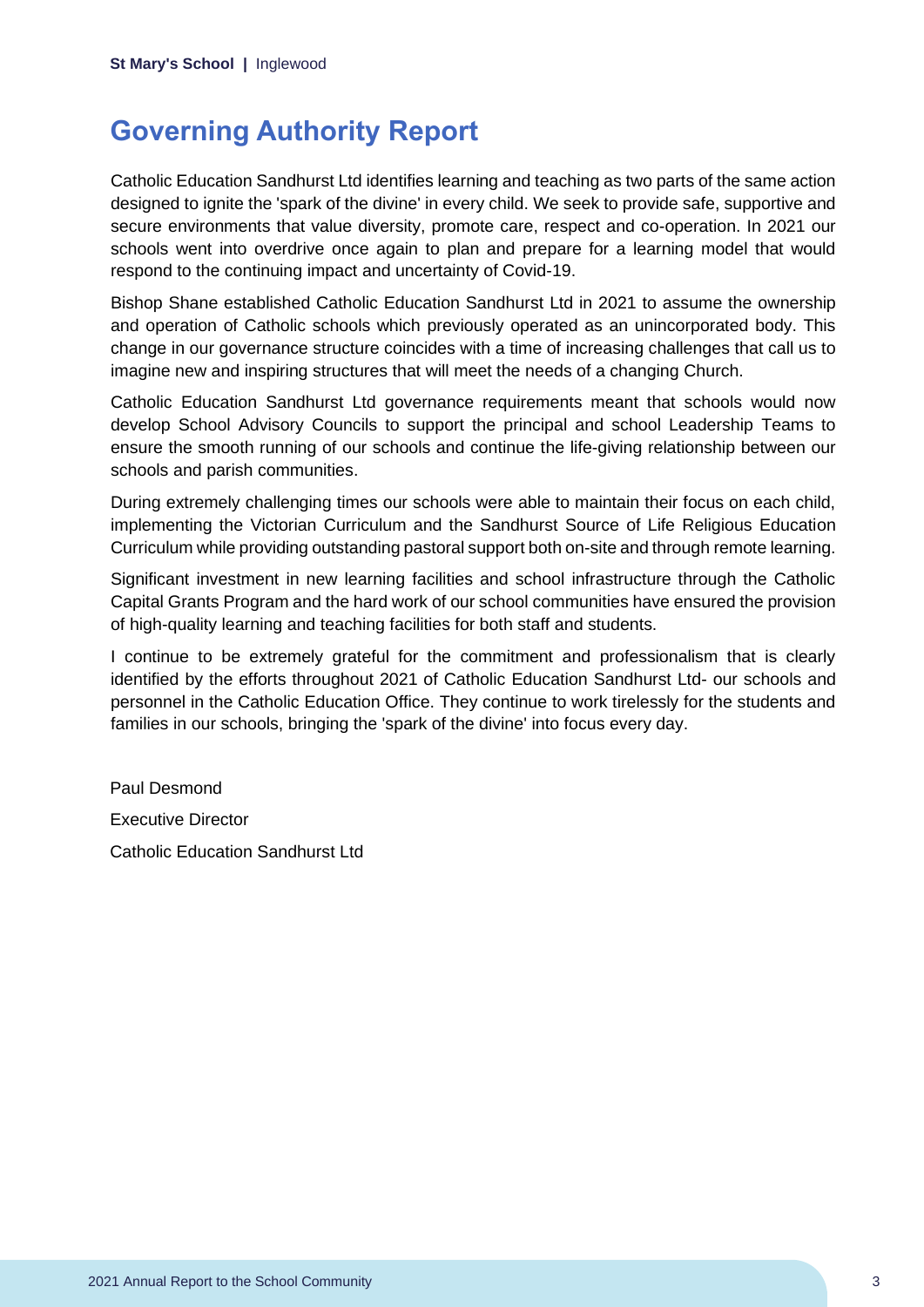## <span id="page-4-0"></span>**Our School Identity and Vision Statements**

### **Identity Statement:**

St Mary's Catholic School, Inglewood, is a community of learners, inspiring all to be people of light, in the footsteps of the Presentation Sisters.

## **Vision Statements:**

- Model and teach the message of Jesus in our relationships with each other, our God and our world.
- Build and value collaborative partnerships with students, staff and parents, the Parish and wider community.
- Create a positive and stimulating environment in which each person can academically, spiritually, emotionally, physically and socially reach their full potential.
- To foster a love of learning in a safe and respectful environment.

### **Graduate Outcomes:**

At St. Mary's we endeavour to educate graduates:

- To embrace the love of God and His presence in their daily lives. To be respectful and accepting of all.
- To be kind and compassionate community members.
- To develop and sustain positive, loving relationships.
- To be leaders of action, promoting peace and justice in the world.
- To develop a positive work ethic to achieve their aspirations and dreams for the future.
- To display perseverance when faced with challenges in life.
- To be able to work both independently and collaboratively.
- To be an innovative, responsible and inquisitive learner, inspired by a love of learning.
- To have a sound knowledge of literacy and numeracy skills.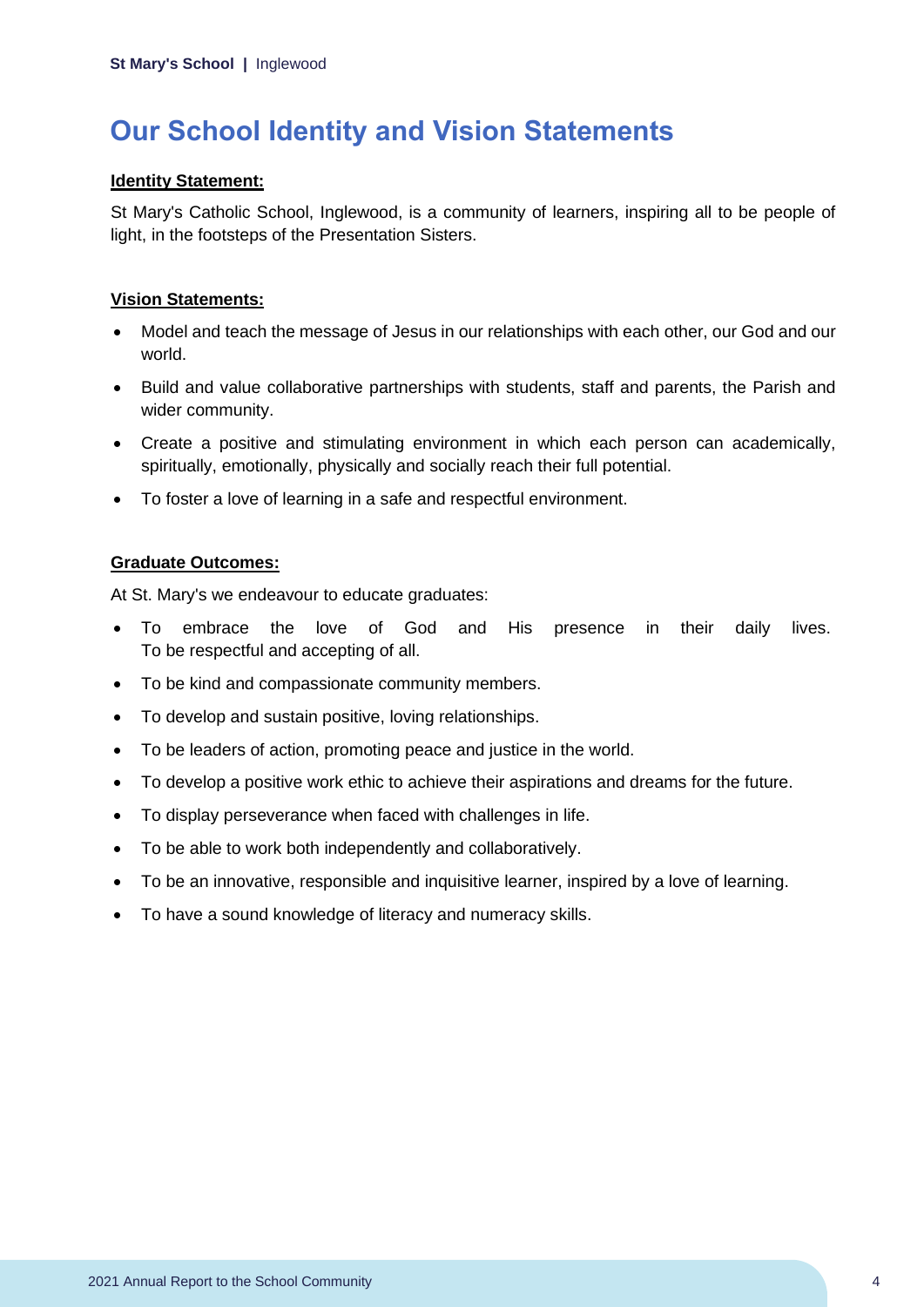## <span id="page-5-0"></span>**School Overview**

The first school in Inglewood was run by the churches under the Denominational Board. The second school established was Roman Catholic, also under the Denominational Board in a chapel near the present Town Hall. The current school building was opened in 1927.

The Presentation Sisters were in charge of St Mary's School until they withdrew in 1974. We pay special attention to the life of Nano Nagle, who was the founder of the Presentation Sisters. We use her life of service as an example of how to live out the values of the Gospel. In early 2021, a significant governance change occurred with governance of Sandhurst Catholic schools shifting from the Parish Priest as Canonical Administrator to Catholic Education Sandhurst Ltd.

St. Mary's Primary School is a faith-filled community, centred on the person of Jesus and guided by the Gospel values. Within our community, we are committed to fostering the holistic development in each student, to enable them to reach their full potential.

The education of children is a collaborative process, based on positive relationships between teachers and parents, with our students at the centre of all we do. Along with our warm, supportive and welcoming atmosphere, we strive to provide learning experiences that are challenging and inspiring, meaningful and relevant and engaging and fun for our learners. St. Mary's values the strong links and connections that we have established within the local community.

There is a rich history at our school of students supporting organisations and participating in events that build meaningful and purposeful relationships with others.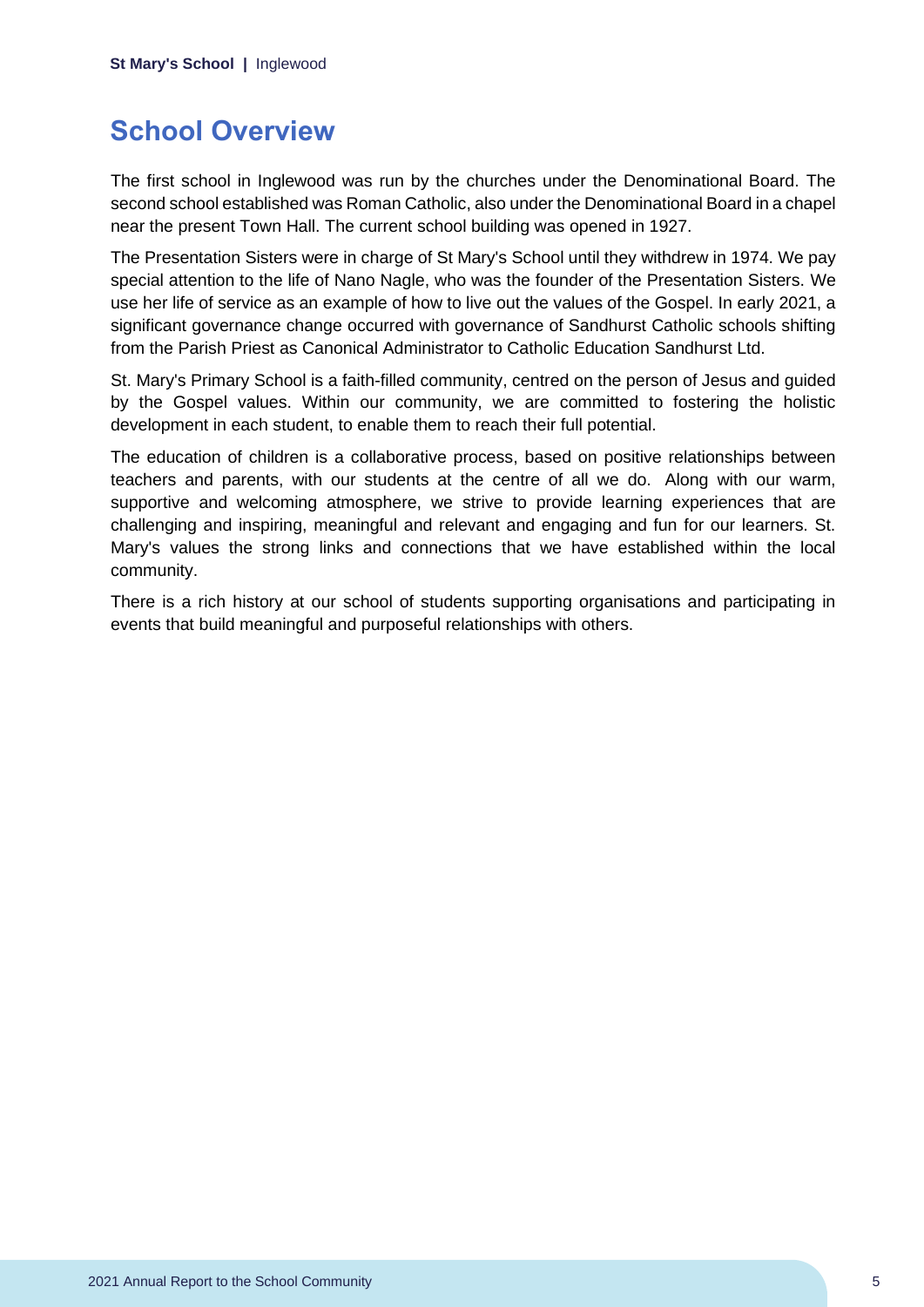## <span id="page-6-0"></span>**Principal's Report**

As a new Principal in 2021, it quickly became apparent to me what a tight-knit and special community St Mary's is. This thought solidified itself throughout a year filled with successes and challenges.

In May, our school community was shocked and saddened by the sudden death of Lesley Morrison. From the moment I met Lesley, I gained an appreciation of her dedication and commitment to the St Mary's school community and her embodiment of community spirit. Throughout this sad time I, once again, appreciated the support and compassion that our community members show each other.

Within four weeks of Term 1, we had already entered our first period of remote learning due to the COVID-19 pandemic. The pattern continued for the remainder of the year and staff, students and parents are to be acknowledged and appreciated for the way they were able to pivot, sometimes with minimal notice, between remote and face to face learning environments. Always responsive to the needs of the children in our care and our families, staff were quick to respond to feedback regarding remote learning formats and were able to connect more regularly with the students and their families through Google Meets and phone calls. Despite lockdowns, the children of St Mary's were fortunate to participate in many activities including camps, big days out, Caritas K's, Leadership Days, Energy Breakthrough training events, Cross Country and Athletics just to name a few.

The uncertainty surrounding COVID restrictions and lockdowns certainly interrupted School Advisory Council and Parents and Friends activities. The P&F are to be thanked for their efforts and enthusiasm and were able to hold the Mothers and Father's Day stalls, the Footy Tipping competition and catering activities. At the beginning of the year, Andrew Smith hung up his boots as School Advisory Council Chair, passing the baton onto Suzi Birthisel. For the Advisory Council, much of the year was spent in formation and developing an understanding of what it means to be a school within Catholic Education Sandhurst, Ltd. The change in governance gave us the opportunity to deepen our knowledge of school governance, finances and included a thorough review of the bus service. Thank you to all school council members for your continued dedication and vision for St Mary's.

A special thank you to Father Stephen for his support and spiritual leadership throughout the year. The development of a Shared Mission Statement has worked to ensure a continued connection between the school and parish.

At the beginning of the year we welcomed Louise Murray to staff, taking on the position of Specialist Teacher. Louise joined the dedicated staff and I thank all staff, Nathan, Cath, Franceen, Sandra and Micah for their efforts throughout the year and wish Nathan Starr all the best in his new teaching position in 2022.

As a school Principal, the quality of my staff and the potential we have for making a profound difference in the lives and the learning of the children in our care, has always been of paramount importance to me. Throughout the year, the staff undertook a range of professional learning activities including SMART Spelling, Berry Street Education Model, the Science of Learning, NCCD & Disability Discrimination Act, Mandatory Reporting, Religious Education and Indigenous Perspectives.

A sincere thank you to all St Mary's families for your ongoing support of children and staff throughout the year. Family life, as we all know, is busy and at times very demanding, however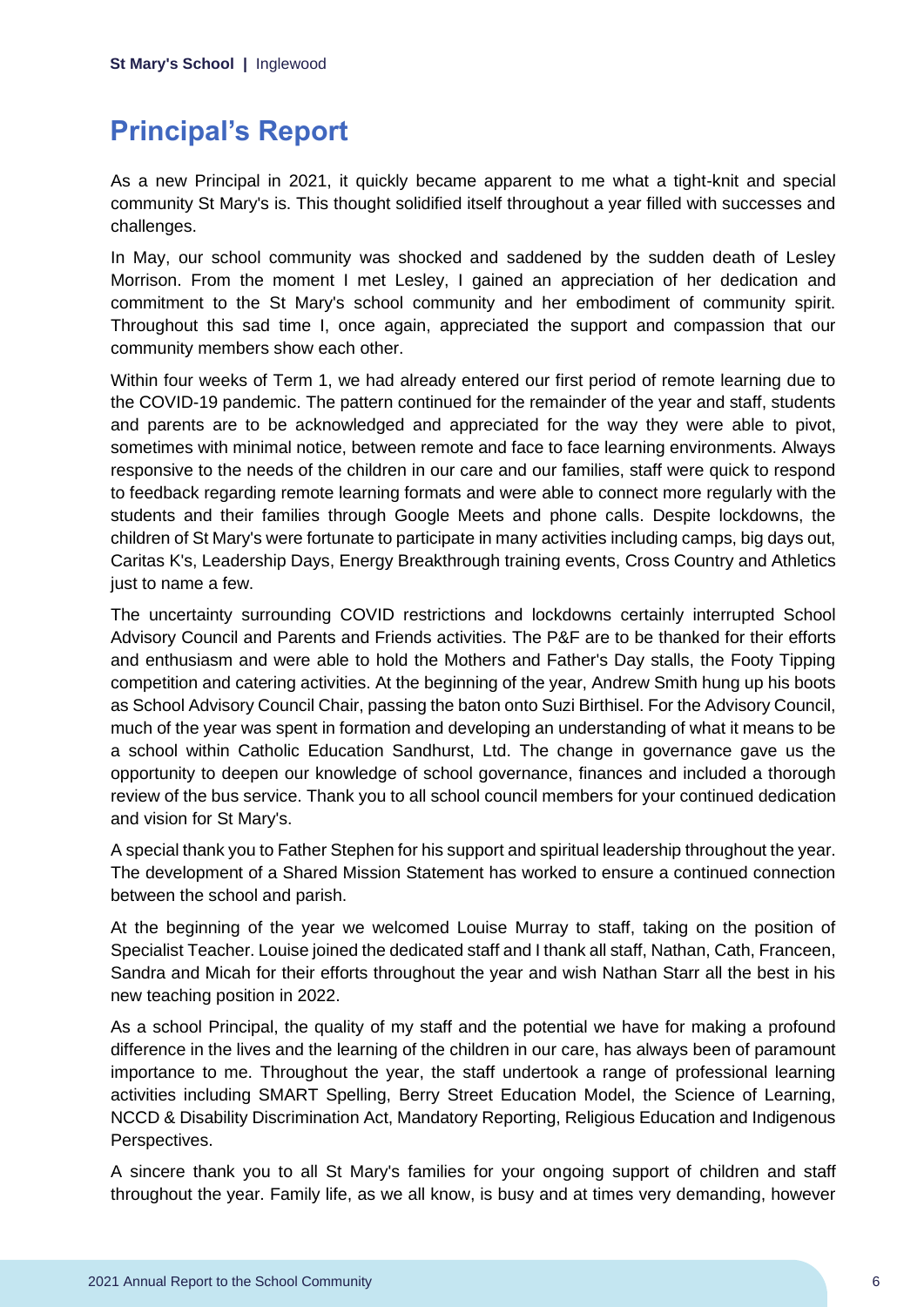we hope St Mary's school will continue to be a place where you can enjoy good support, quality relationships, and multiple opportunities that support your children to thrive and flourish.

Kim Carter

Principal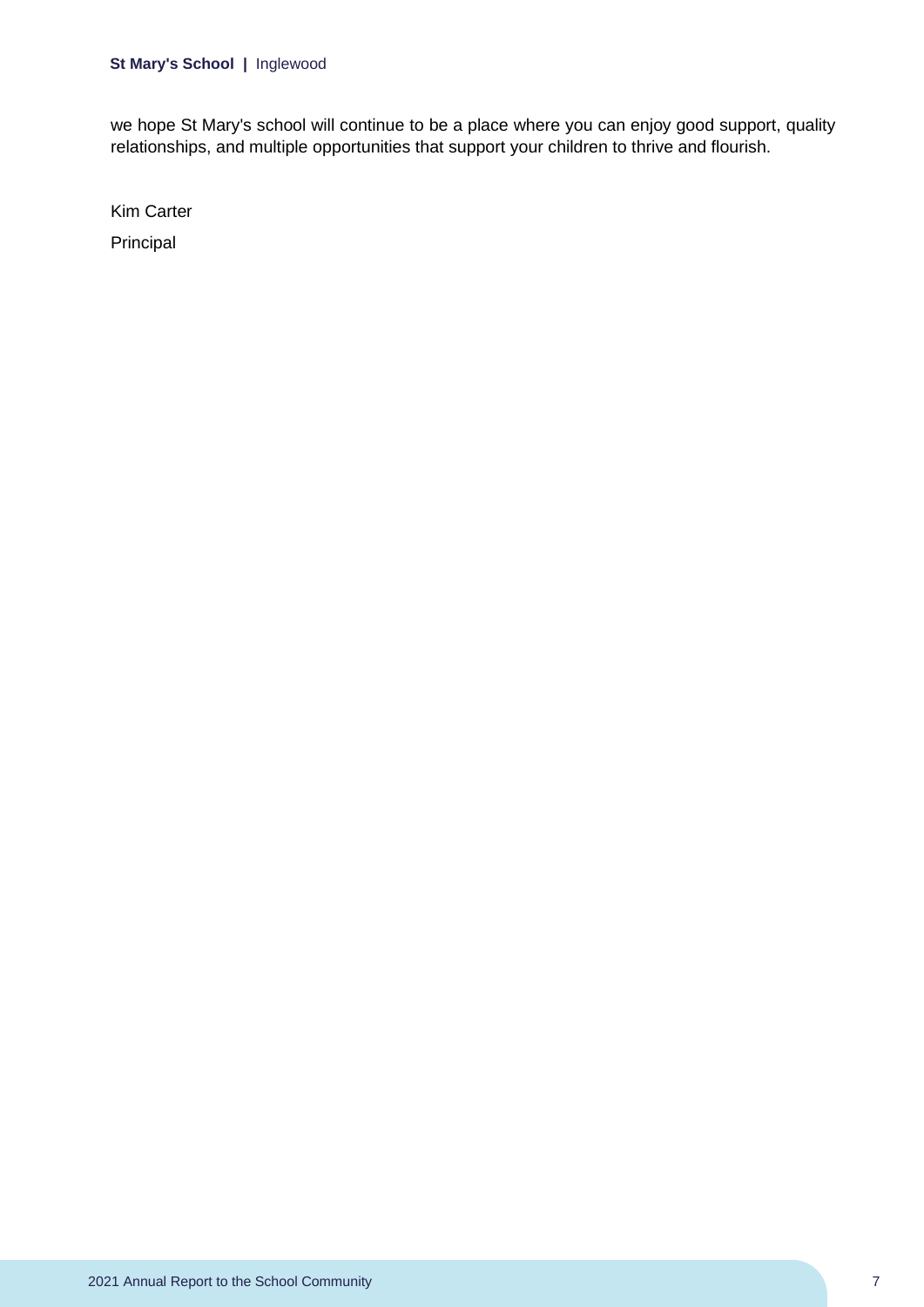## <span id="page-8-0"></span>**Parish Priest's Report**

In the last year our parish life was severely limited due to restrictions, but we continued as best we could. By the end of the year we had mostly returned to normal. We continue to hope that our Sunday Mass will be a point of contact between school and parish.

The change in governance arrangement was a significant shift in the relationship between school and parish, but I was very pleased that the main changes meant less administrative tasks I had to approve or sign, and the spiritual and pastoral care connection continued as it was aside from the restrictions due to Covid. I was very satisfied with the Shared Mission Statement that was drawn up by myself and Kim after consultation with the School Advisory Council and parish community.

We did not go ahead with any Sacrament preparation within the school, partly because of restrictions but mostly because we recognised we would have a bigger cohort if we waited until the following year.

Having transferred the use of the convent over to the school in 2020, we were happy to follow up by making a significant contribution towards the cost of the works on the convent when it ran into a few difficulties halfway through 2021. As a parish we believe that St Mary's School is an important part of the work of the Catholic Parish to proclaim the Gospel and to serve the community, so not only is it important that we support the school in what way we can, we have great hope that the renovated convent, and especially the community space, will be very helpful in fostering a greater connection between school and Church.

Father Stephen Bolling Parish Priest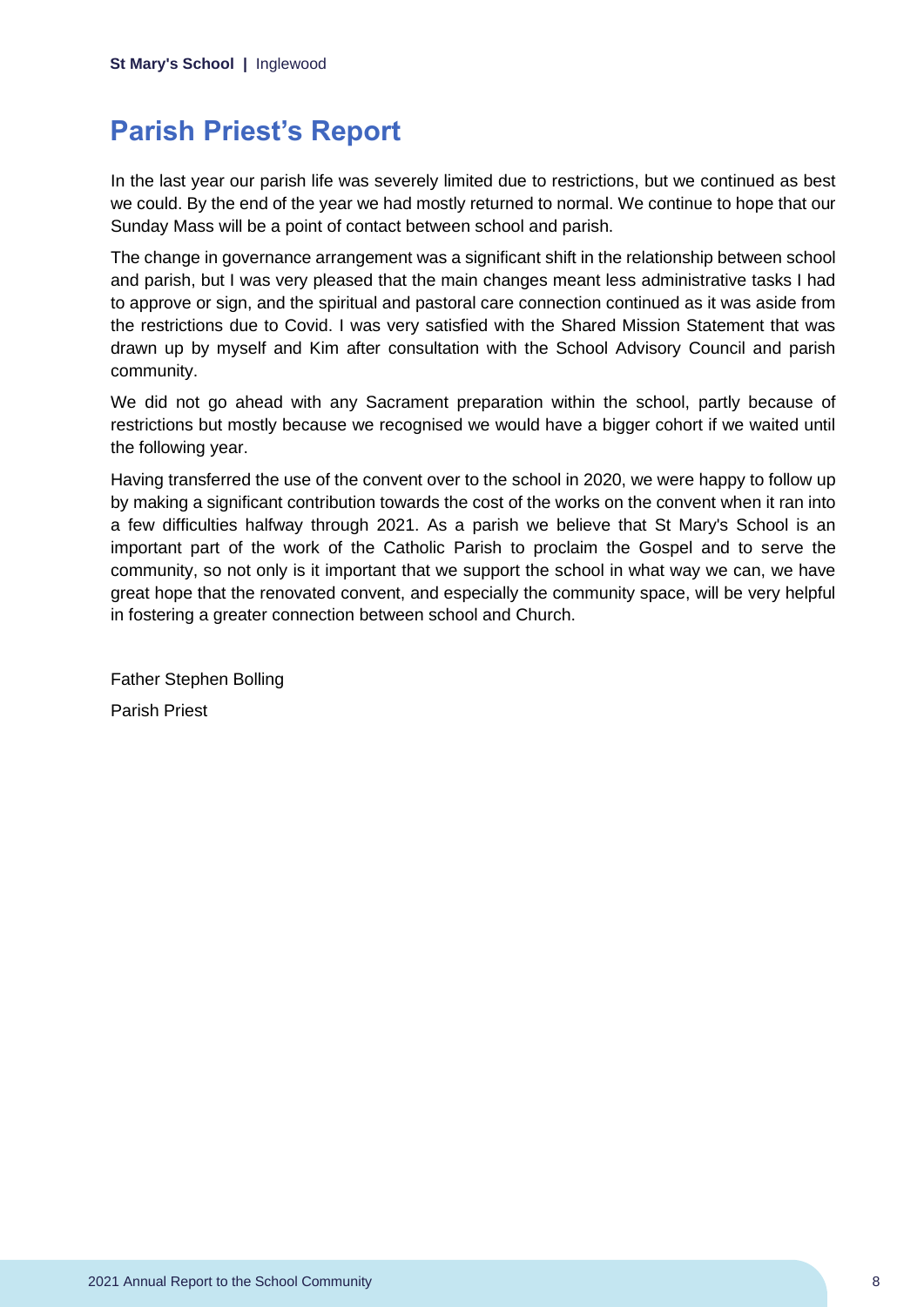## <span id="page-9-0"></span>**School Advisory Council Report**

Involvement by the parent and broader school community has always played an important role at St Mary's.

In 2021, following the formation of Catholic Education Sandhurst, the role of School Advisory Councils within the Sandhurst Diocese underwent a change.

We had excellent support from Catholic Education Sandhurst (CES) in understanding our new role as a School Advisory Council. Representatives from CES attended our meetings and provided informative updates on the new governance structure and the role the School Advisory Council plays as a sounding board for the Principal.

The 2021 school year once again saw our community in and out of lockdowns and remote learning. This presented it's fair share of challenges to the teaching team, students and parents. We were fortunate to have a committed group of educators, led by Kim, to guide us through.

The tragic loss of our dear friend and community member, Lesley, in May saw the school community rally and unite in support of Scott and their family. Our response was a source of great pride and one that truly highlighted the strength and character of those who make up our school community.

Our Parents & Friends team continued to keep the wheels turning, with a number of catering events in the early part of the year, followed by another successful footy tipping season and small fundraisers. Congratulations to this dedicated group, who maintained focus throughout another pandemic year.

As we look forward to 2022, it's with optimism and hope for a year when we can once again come together as a school community and play a valuable role in our children's education.

Suzi Birthisel School Advisory Council Chair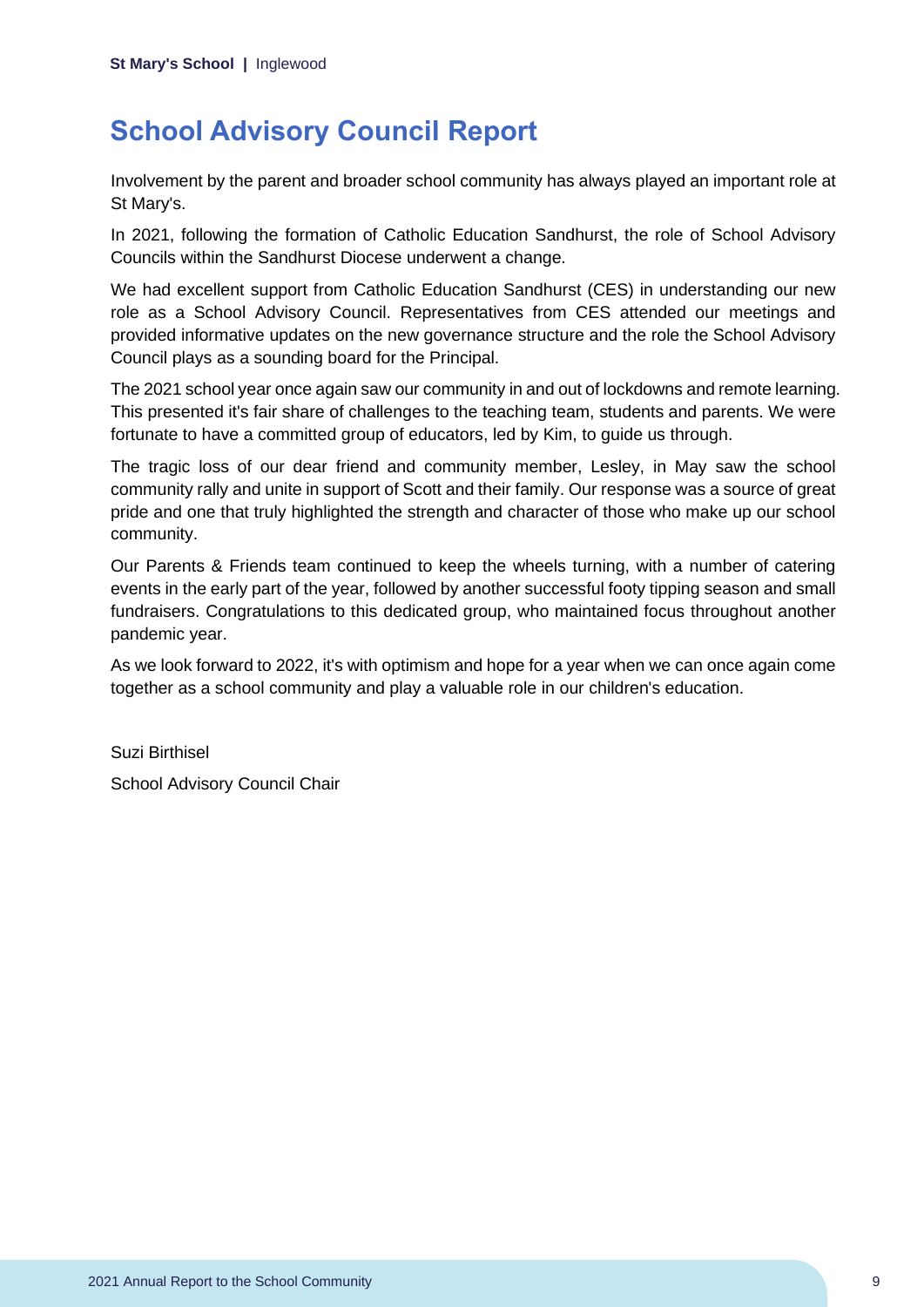## <span id="page-10-0"></span>**Catholic Mission and Identity and Education in Faith**

## **Goals & Intended Outcomes**

• To build and maintain partnerships with Parish, particularly during the transition of governance in schools.

## **Achievements**

Early in Term 1, Father Stephen and Kim Carter met to create a School-Parish Shared Mission statement. Regardless of the change in governance, a continued importance was placed on the role of the Parish Priest, Father Stephen, and Parish in the faith and sacramental journey of the school community. The Shared Mission statement outlined how the school and parish will continue to work together following the change in governance to Catholic Education Sandhurst Ltd. The Shared Mission Statement covers Parish-School communication and planning, spiritual formation of children, young people and their families and opportunities for engagement in parish ministries, pastoral support arrangements, senior staff appointments and Parish-School facilities and planning.

The Beginning of the Year Mass with the Parish included a shared morning tea following Mass, which was a great opportunity to reconnect as a community following the lock downs of 2020 and the snap lockdown early in Term 1. Due to ongoing COVID lockdowns, restrictions and periods of remote learning, the next time we could gather as a school community for a whole school Mass was the end of year Mass and Graduation in December, held outside underneath the covered open learning area.

The Catholic identity of the school continued to be a significant priority. Cath Williams was our Religious Education Leader and worked to promote the schools Catholic Identity. Within her role, Cath participated in Network Days, gaining a deeper insight into Religious Education Leadership within Sandhurst schools and accreditation requirements for teaching staff.

Professional learning for staff included a staff spirituality day in Echuca and staff meetings centering around Teaching Scripture in the Classroom and Catholic Social Teaching, facilitated by Maria Ford and Lee Pethybridge from Catholic Education Sandhurst. Principal, Kim Carter, undertook two Master of Theology units focusing on Biblical Studies and Sacraments and Sacramentality.

As part of our commitment to Catholic Social Justice, we supported the Caritas Project Compassion fundraising program and participated in a Day of Solidarity which included a Lunch of rice for the majority and a feast for a select few, as well as Caritas K's around the Inglewood football oval. In December, our school community generously donated food hamper items as part of the Marist Vinnie's Food Drive.

Due to student numbers and the uncertainty surrounding COVID lockdowns and guidelines, it was a joint decision between school and parish to postpone the sacramental program for 2021.

### **VALUE ADDED**

• Staff formation surrounding Catholic education and what it means to be a teacher within a faith community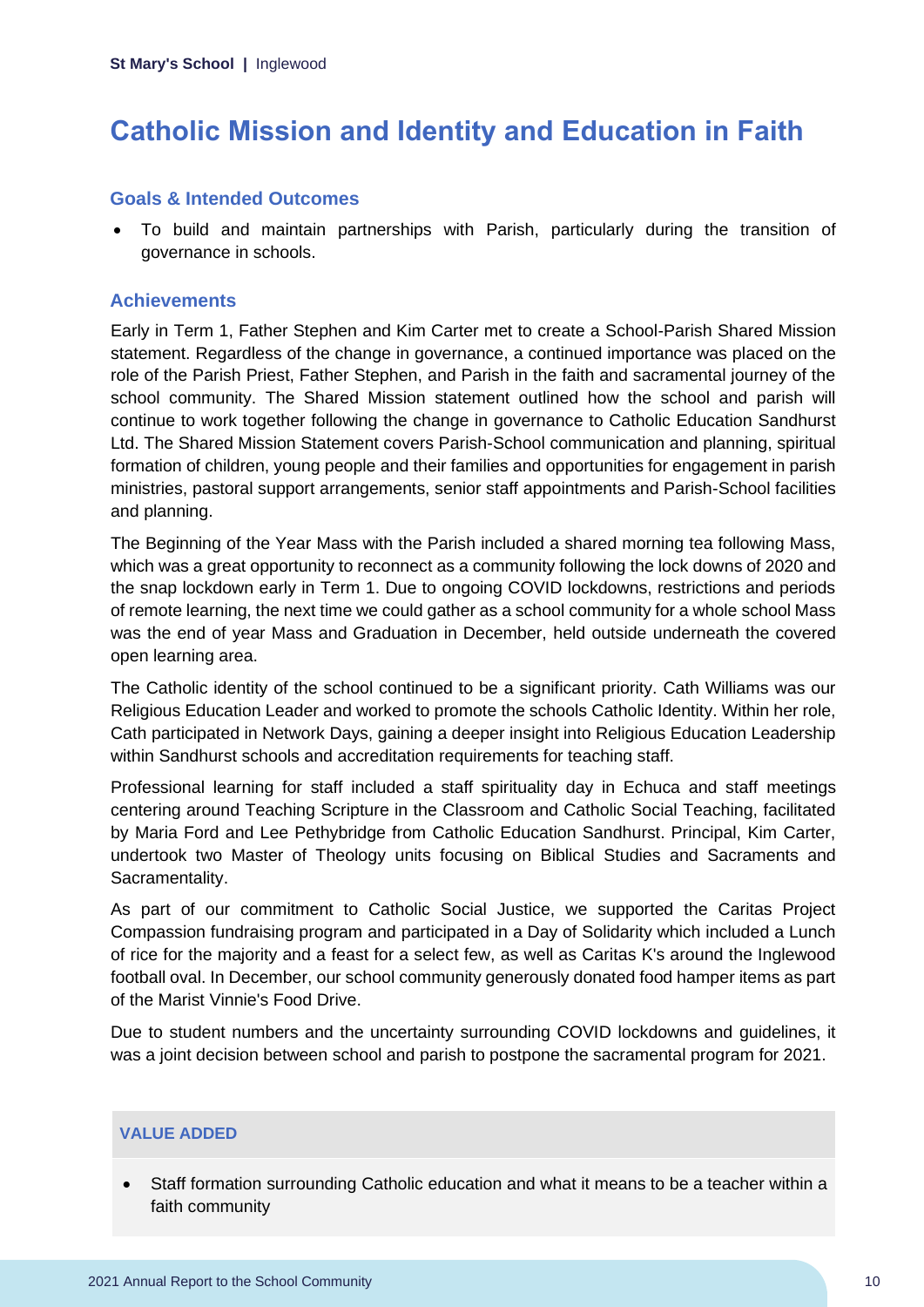- Creation of a Shared Mission Statement between the school and Parish
- Caritas K's and Day of Solidarity
- FIRE Carrier training and induction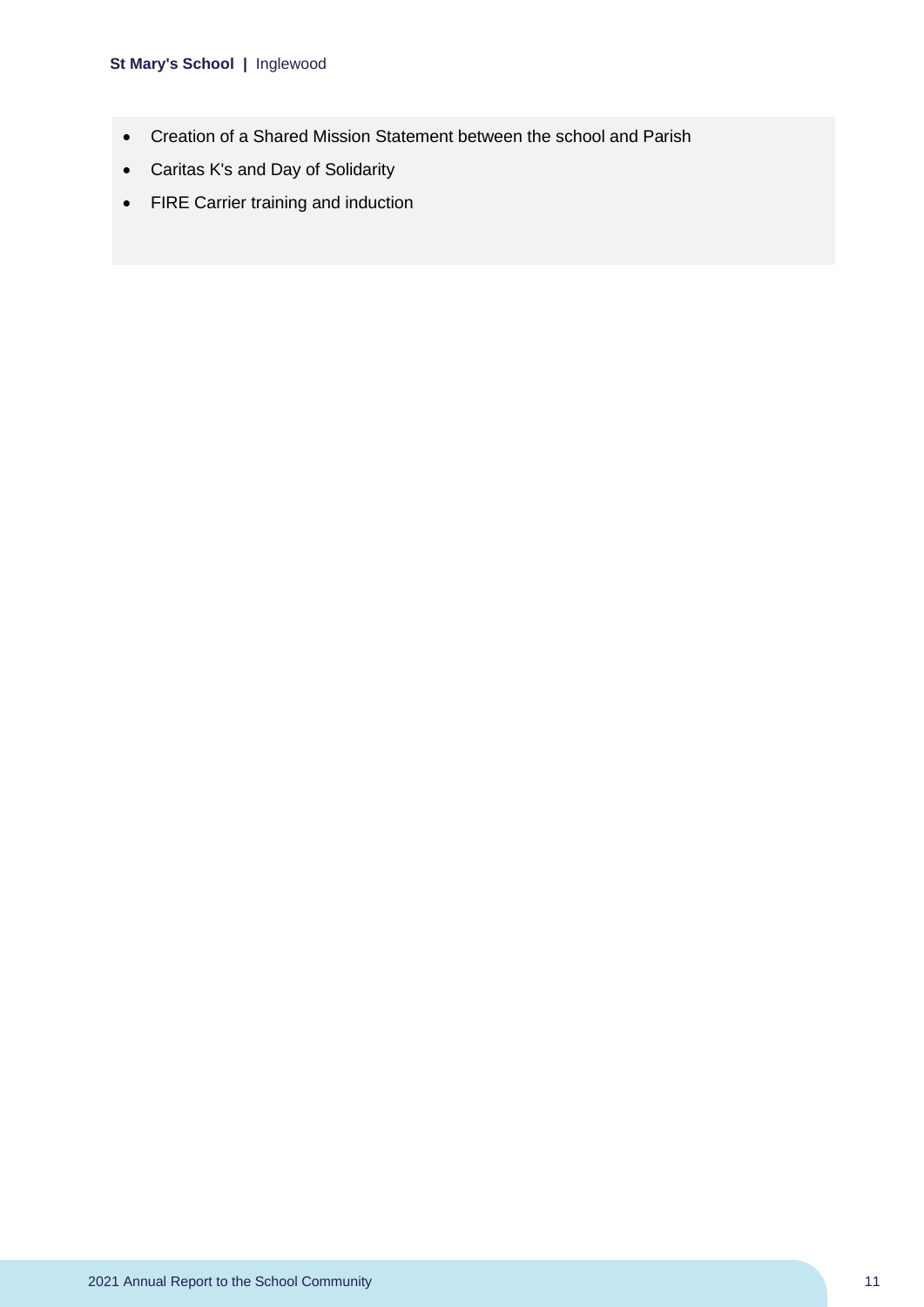## <span id="page-12-0"></span>**Learning & Teaching**

## **Goals & Intended Outcomes**

- To improve teacher practice in Spelling and build upon their current understandings about best teacher practice.
- To investigate and implement the Elements and Science of Learning, using ICT tools and apps.

## **Achievements**

A significant portion of the year was spent remote learning due to several periods of lockdown due to the COVID 19 pandemic. Staff worked hard to ensure a continuation of learning for children and adapted their practise throughout the year to best ensure attendance and engagement in online learning materials. In adhering to operational guidelines, students "at risk" were encouraged to receive onsite supervision and support throughout remote learning periods. Overall, all students were supported through their learning through differentiated activities, online Google Meets and regular phone calls home.

A drive throughout the year was to increase teacher knowledge and support for students identified within the Nationally Consistent Collection of Data on School Students with Disability (NCCD). The NCCD enables St Mary's to better understand the needs of students with disability and how they can be best supported at school through the implementation of adjustments, consultation with families and through setting, monitoring and reviewing student progress goals.

Principal, Kim Carter, completed the PAT Data Driven Decisions course which allowed for a deep examination of student outcomes in the Progress Assessment Tests in Reading and Maths. Teaching staff undertook professional learning relating to how to set and read PAT data and how this data could be utilised to positively impact student learning outcomes. In addition, staff were trained in SMART Spelling and Cath Williams also undertook the SMART Foundation Training.

With a continued focus on school improvement, staff undertook a day to develop their understanding of the Science of Learning and associated PEN Principles. From this day, teachers were able to use research proven educational, psychological and neuroscience strategies within their lessons to best enhance opportunities for learning.

Louise Murray took on the role of Health and PE specialist teacher which enabled children to focus on their health and wellbeing. We continued to provide access in sport through; Swimming, Gymnastics, Cross Country, T-ball, football and netball carnivals and athletics. Although the official Energy Breakthrough program was cancelled due to COVID, Grade 6 children were able to participate in unofficial training events over a two-week period.

### **STUDENT LEARNING OUTCOMES**

Following the cancellation of NAPLAN in 2020, students in Grade 3 and Grade 5 once again participated in NAPLAN in May. Although Grade 5 children saw their greatest growth in Writing and Numeracy when comparing their Grade 3 results from 2019 to their Grade 5 results in 2021, overall results for Grade 3 and Grade 5 fall within the bottom 50th percentile when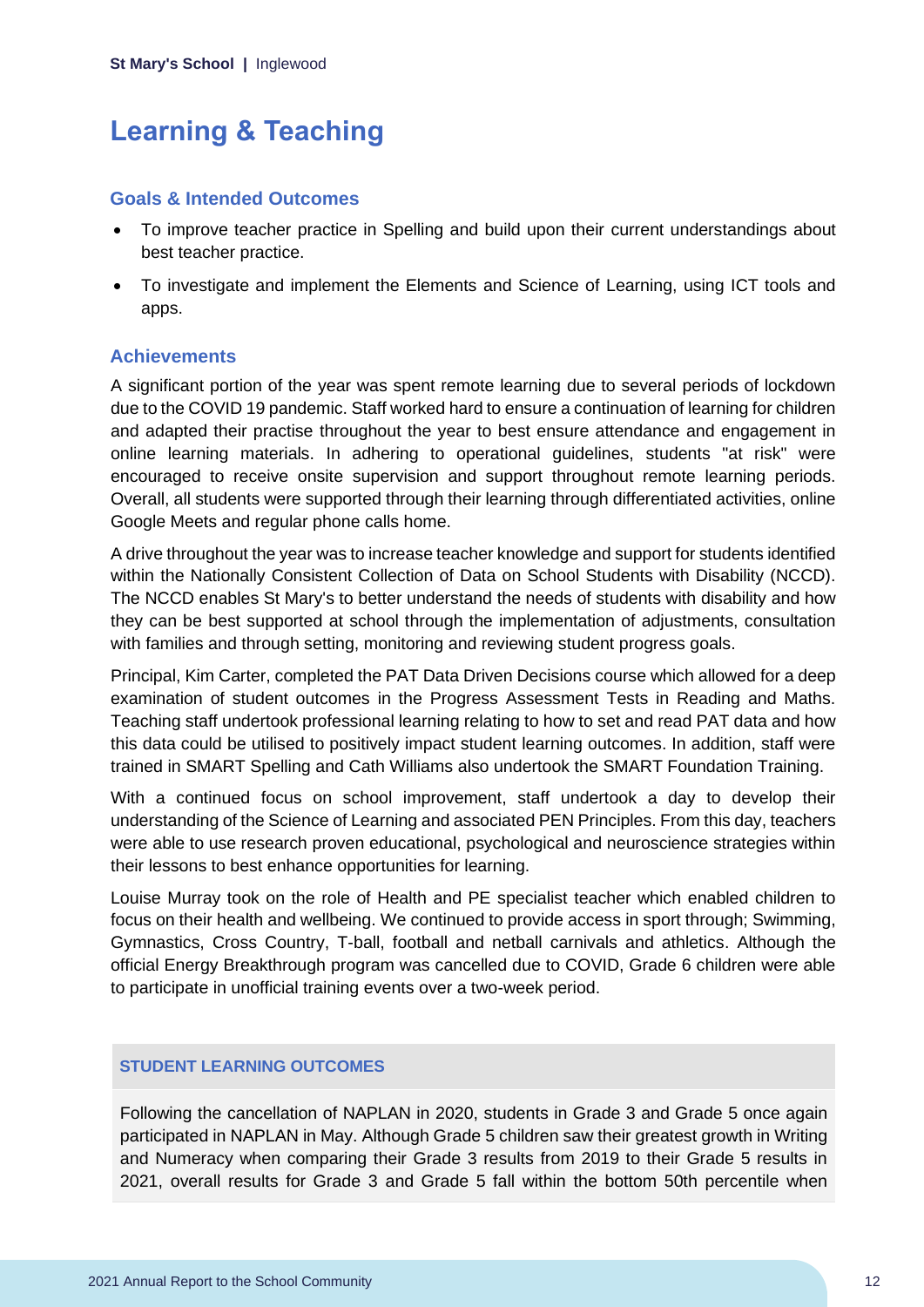compared to Victorian state results for Reading, Writing, Spelling, Grammar & Punctuation and Numeracy.

NAPLAN results were analysed by staff, with a focus on trends across the school and how individual results could be utilised to support teaching and learning for students and the entire cohort. A spiral of inquiry approach was used to analyse student academic, attendance and social data, the results of which were the creation of the 2022 Wildly Important Goals which have a heavy focus on improvement in student reading, spelling and attendance outcomes.

Students at risk were targeted through additional intervention support, focusing on speech, spelling and reading.

Towards the end of 2021, St Mary's Assessment and Reporting processes and schedules were analysed and redeveloped. Students are assessed annually in October via the ACER PAT testing which is then utilised by staff when determining student successes, growth and needs. Staff continue to use this data to triangulate this with classroom tasks, such as formative assessments through Maths Pathways, Essential Assessment and other Foundation-Grade 2 assessments.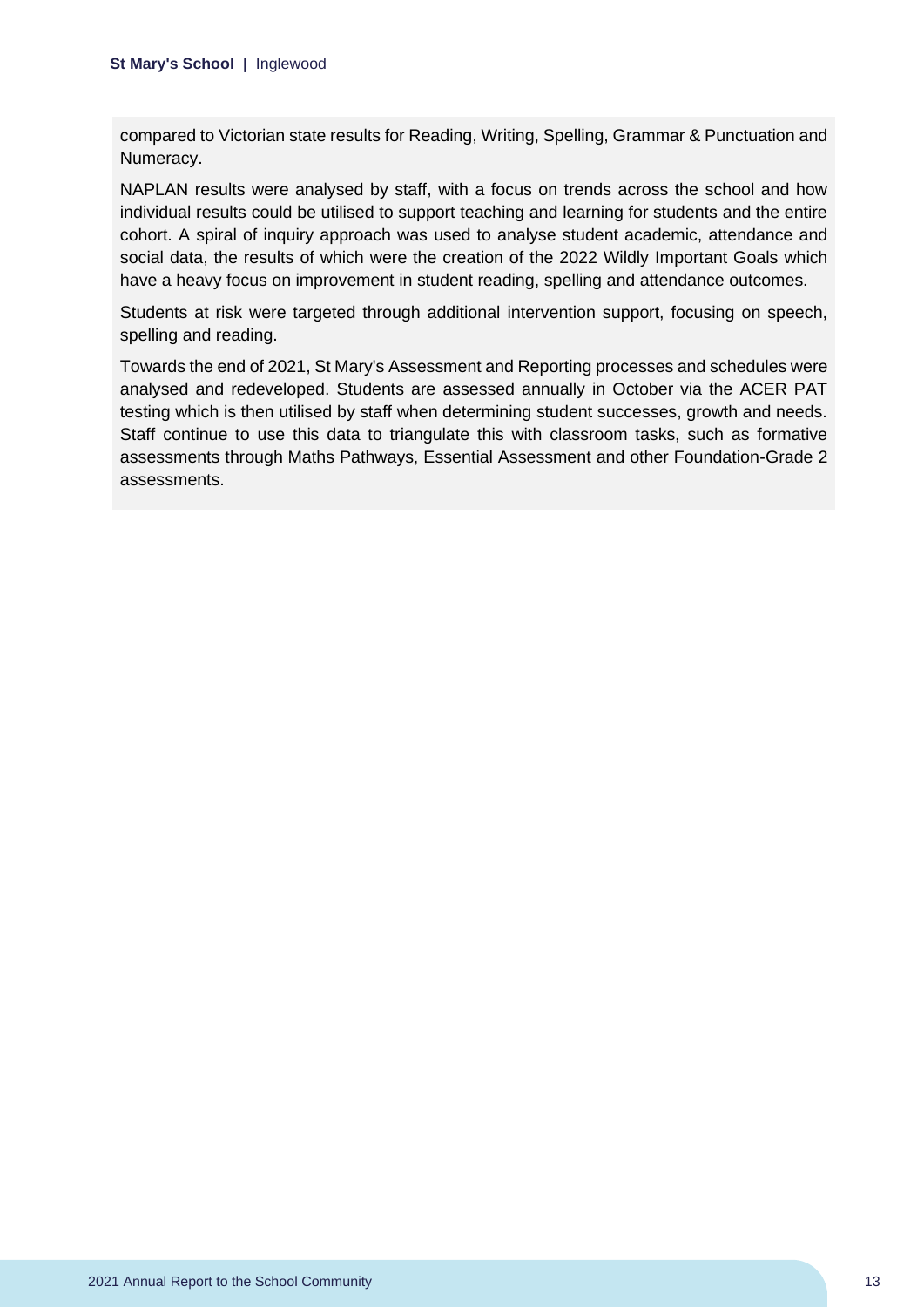| <b>NAPLAN TESTS</b>            | 2019<br>$\frac{0}{0}$ | 2020                         | $2019 - 2020$<br><b>Changes</b> | 2021<br>$\frac{0}{0}$ | $2020 - 2021$<br><b>Changes</b> |
|--------------------------------|-----------------------|------------------------------|---------------------------------|-----------------------|---------------------------------|
|                                |                       | $\star$                      | $\star$                         |                       | $\star$                         |
| YR 03 Grammar &<br>Punctuation | $***$                 | $\overline{\phantom{0}}$     |                                 | $***$                 |                                 |
| <b>YR 03 Numeracy</b>          | 80.0                  | $\qquad \qquad \blacksquare$ |                                 | $***$                 |                                 |
| <b>YR 03 Reading</b>           | $***$                 | $\qquad \qquad \blacksquare$ |                                 | $***$                 |                                 |
| <b>YR 03 Spelling</b>          | $***$                 | $\overline{\phantom{0}}$     |                                 | $***$                 |                                 |
| <b>YR 03 Writing</b>           | $***$                 | $\overline{\phantom{0}}$     |                                 | $***$                 |                                 |
| YR 05 Grammar &<br>Punctuation | 60.0                  | -                            |                                 | 100.0                 |                                 |
| <b>YR 05 Numeracy</b>          | 100.0                 | $\qquad \qquad \blacksquare$ | $\overline{\phantom{a}}$        | 100.0                 |                                 |
| <b>YR 05 Reading</b>           | 80.0                  | $\qquad \qquad \blacksquare$ |                                 | 80.0                  |                                 |
| <b>YR 05 Spelling</b>          | 100.0                 | $\qquad \qquad \blacksquare$ |                                 | 80.0                  |                                 |
| <b>YR 05 Writing</b>           | 100.0                 | -                            |                                 | 100.0                 |                                 |

## **PROPORTION OF STUDENTS MEETING THE MINIMUM STANDARDS**

\* There are no NAPLAN results to report in 2020 as the Australian Government decided that due to the COVID-19 pandemic NAPLAN Assessments would not take place.

\*\* Data cannot be reported for this year as the number of students that sat the test was below 5 and the data has been suppressed for privacy reasons in accordance with the ACARA NAPLAN data reporting provisions.

\*\*\* No students sat the NAPLAN tests in this year level and in one or both of the relevant years.

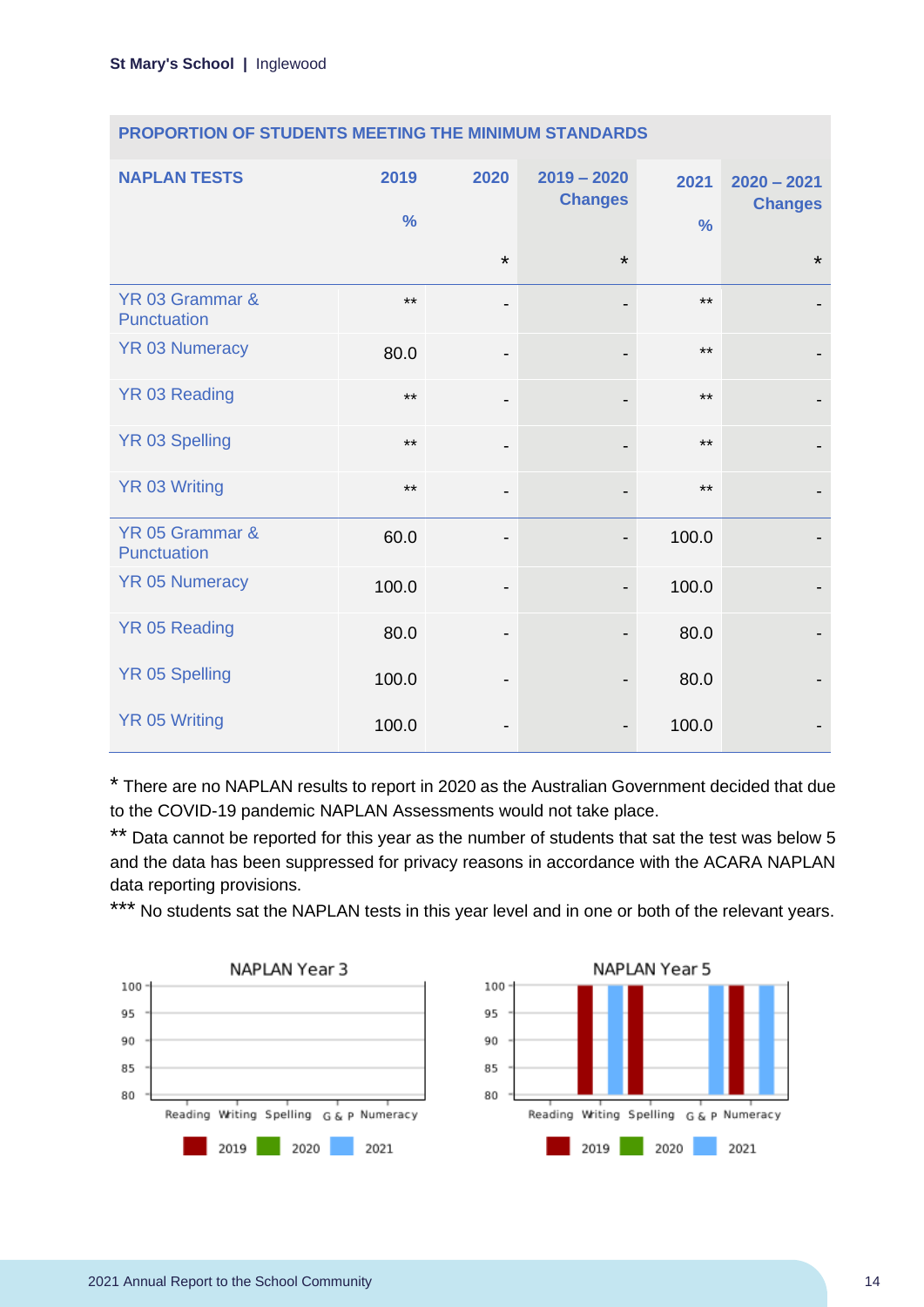## <span id="page-15-0"></span>**Pastoral Wellbeing**

### **Goals & Intended Outcomes**

- To re-create our sense of community with parents, members of the school community, parish members and local community groups.
- To improve staff knowledge in trauma-informed best practices in relation to supporting students and behaviour management.

## **Achievements**

Frequent lockdowns, restrictions and periods of remote learning impacted our ability to recreate our sense of community following 2020's lockdowns. In a joint initiative between St Mary's and Inglewood Primary School, resources were combined to obtain a Loddon Shire Community Activation Grant. Through the work of Farmer Darryl's Mobile Animal Farm and the Lion's Community Market, community members were able to reconnect and support the local community.

In an effort to support children with their mental health and wellbeing and to further support students who have experienced trauma, Berry Street Education Model training was completed by Kim Carter, Cath Williams and Louise Murray. Nathan Starr and Franceen Innes began their training which will conclude in 2021. The Berry Street Education Model provides strategies for teaching and learning that enables teachers to increase engagement of students with complex, unmet learning needs and to successfully improve all students' self-regulation, relationships, wellbeing, growth and academic achievement.

The Resilience, Rights and Respectful Relationships program was reviewed and reintroduced with a new scope and sequence.

A Spiral of Inquiry Day was held with staff reviewing student academic, attendance and wellbeing data. A process was followed including focusing on specific areas, developing hunches and planning for action through the development of our 2022 Wildly Important Goals, which focus on reading, attendance and community connections.

## **VALUE ADDED**

- Grade 3/4 Camp to Sovereign Hill, Ballarat
- Grade 5/6 Camp to Billabong Ranch, Echuca
- Community Activation Farmer Darryl's Animal Farm
- Mackillop Art Exhibition
- Grade 5/6 Northern Plains Student Conference
- Foundation Grade 2 Big Day Out
- Grade 6 Big Day Out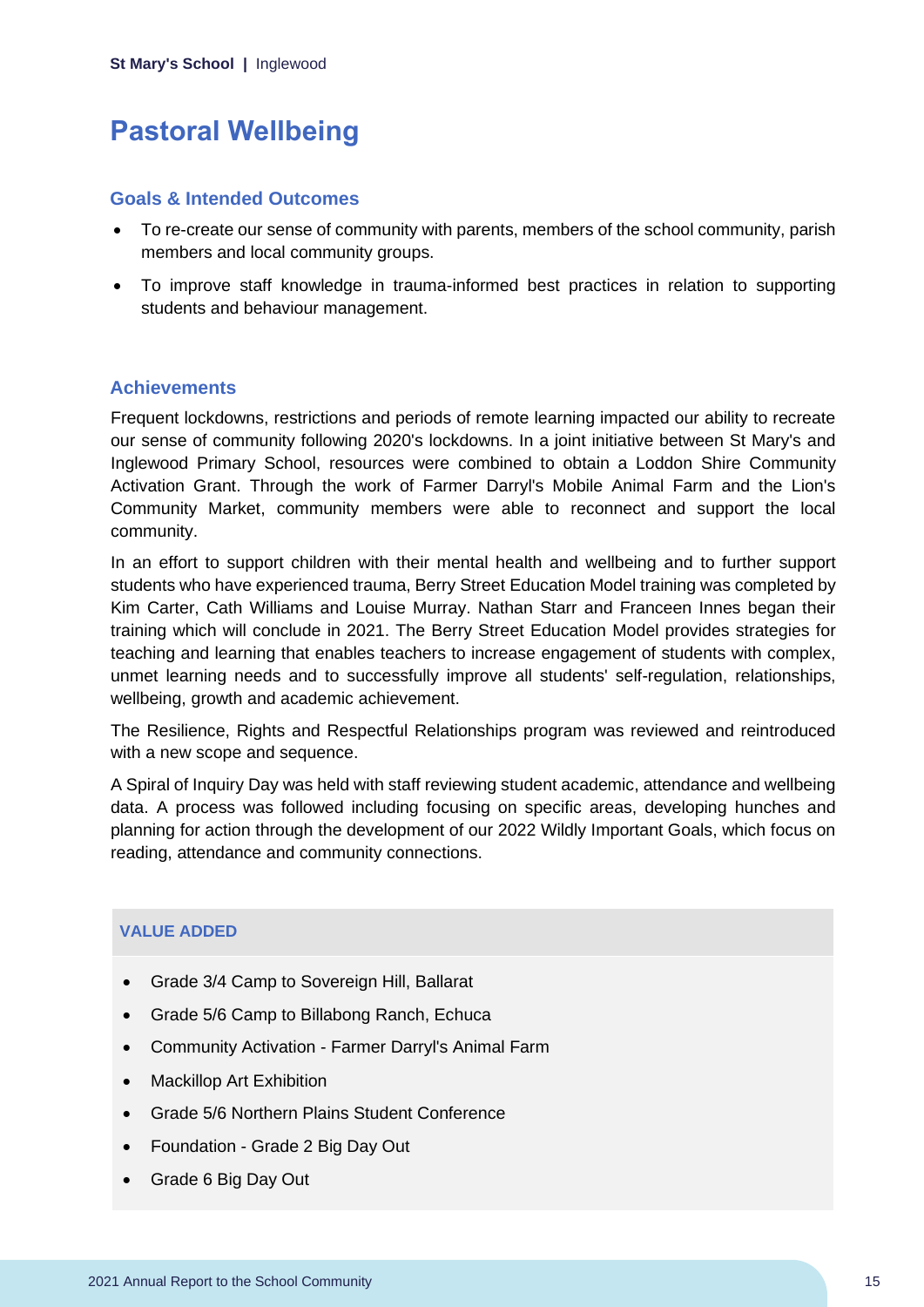- Energy Breakthrough Training Events
- School Prayer and Meditation
- Wellbeing Journals and Friday afternoon wellbeing time
- Grade 5/6 Dreamseeds session
- Gym & Swimming program
- T-Ball Program

### **STUDENT SATISFACTION**

Social-emotional and wellbeing check ins played a pivotal role throughout periods of remote learning. Although students were largely engaged in remote learning materials, they felt disconnected from their peers. The increased number of Google Meets throughout the year helped maintain connection between students, their peers and the school.

Students completed the ACER Social Emotional Survey and reported being happy at school, though an ongoing focus could be on student behaviour.

#### **STUDENT ATTENDANCE**

Attendance records are kept for all students, with attendance being checked and marked twice daily. Parents/Guardians are asked to notify the school of any non-attendance. Unexplained absences or repeated absences are followed up via direct contact from the school administration officer with the respective parent(s) or guardian(s), via a SMS and/or phone call. An indication of each child's attendance at school is noted on their bi-annual reports each year. The Chaplain/Wellbeing support person also monitors and follows up ongoing student absence.

During periods of remote learning, attendance was taken via the morning Google Meet and through the completion of the daily check in comment in the class Google Classroom.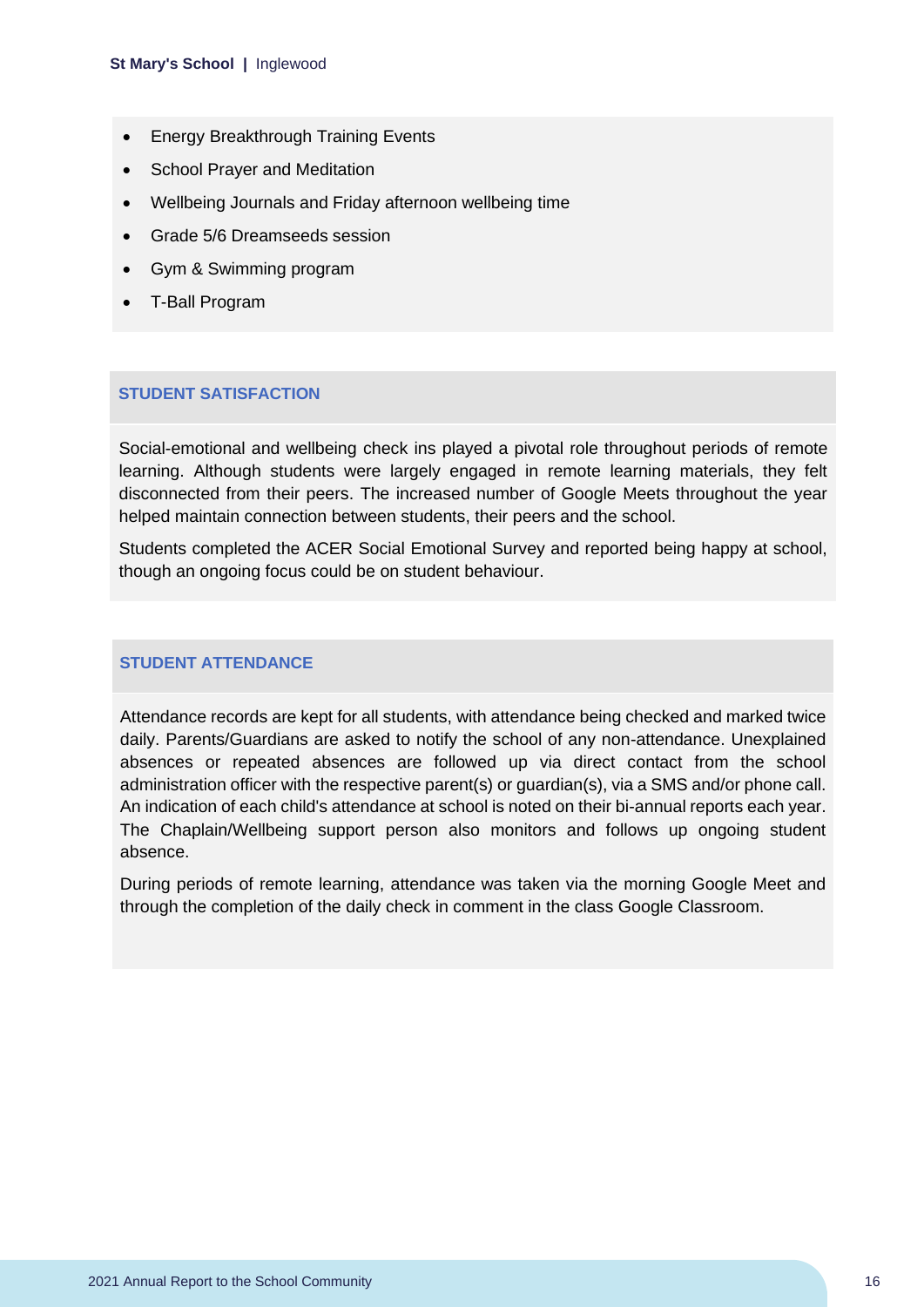## **AVERAGE STUDENT ATTENDANCE RATE BY YEAR LEVEL**

| <b>Y01</b>                 | 85.3% |
|----------------------------|-------|
| <b>Y02</b>                 | 84.3% |
| <b>Y03</b>                 | 91.6% |
| <b>Y04</b>                 | 96.3% |
| <b>Y05</b>                 | 98.4% |
| <b>Y06</b>                 | 89.7% |
| Overall average attendance | 91.0% |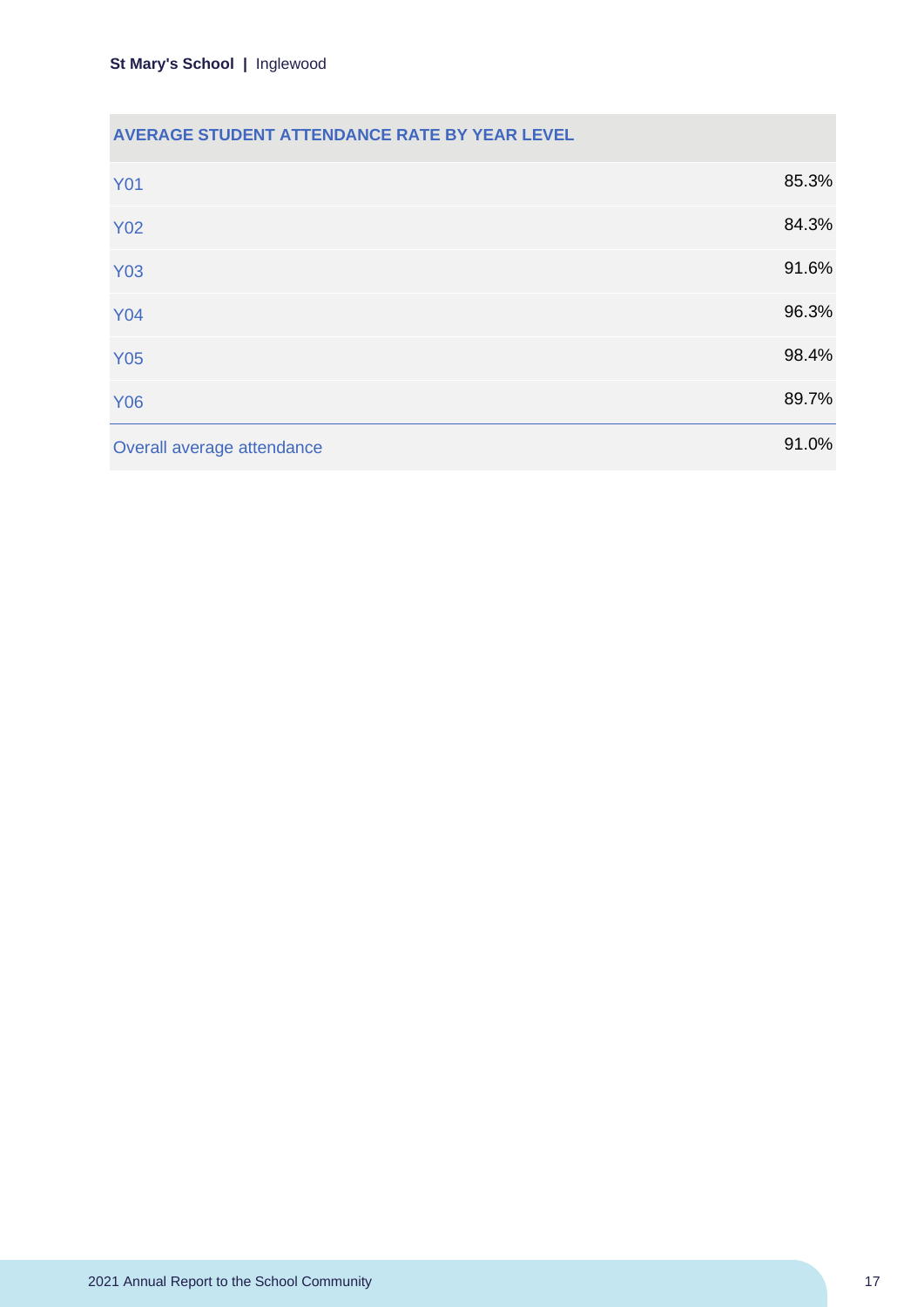## <span id="page-18-0"></span>**Child Safe Standards**

### **Goals & Intended Outcomes**

• To improve staff knowledge in trauma-informed best practices in relation to supporting students and behaviour management.

## **Achievements**

In the first Semester, staff became aware of requirements associated with the Child Information Sharing Scheme (CISS) and the Family Violence Information Sharing Scheme (FVISS). Contained within the Multi-Agency Risk Assessment and Management (MARAM) Framework, schools are required to respond to child safety-related information sharing requests and can make requests and proactively share information. Staff completed their annual Mandatory Reporting eModule training in Term 1 and then again in July once the MARAM information was added to the course.

Coinciding with the change in governance to Catholic Education Sandhurst, all St Mary's child safe and duty of care frameworks, policies and procedures were updated. A Child Safety Risk Register was updated for the school.

Staff participated in professional learning regarding Indigenous Perspectives, facilitated by Troy Firebrace from Catholic Education Sandhurst. In addition, Child Safety and behaviour support were standing items in staff meetings, all staff updated their CPR and anaphylaxis training and Kim Carter completed training in Mental Health Emergency First Aid.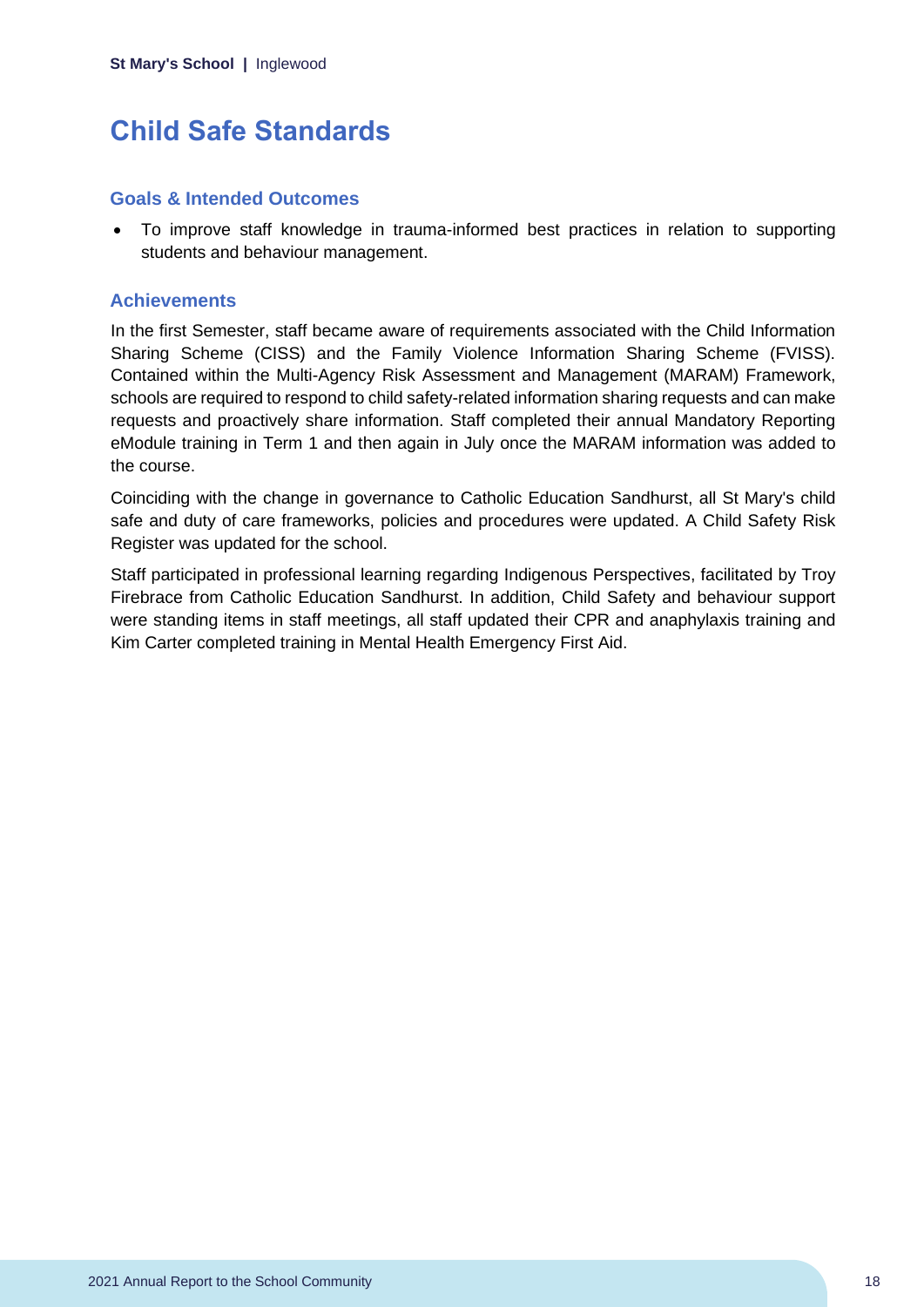## <span id="page-19-0"></span>**Leadership & Management**

## **Goals & Intended Outcomes**

- Development of the 2022 2025 Strategic Plan.
- Be responsive to and respond accordingly to possible changes to Sandhurst Governance structures.
- Provide opportunities for School Advisory Council formation and development, encouraging parents to become leaders within our school, in a variety of ways.
- To work with a variety of stakeholders in the preparation, planning and implementation of the refurbishment of the convent building.

## **Achievements**

The school Leadership Team consisted of Kim Carter as Principal, Nathan Starr as Senior Leader and ICT Coordinator and Cath Williams as Religious Education Leader. After 14 years as Board Chair, Andrew Smith passed the baton to Suzi Birthisel at our beginning of the year Special Meeting. St Mary's formally thanks Andrew for his contribution to the school community, 19 years as Board Member, 14 of which as Board Chair is a massive achievement.

A significant achievement regarding the leadership and management of St Mary's Primary School was the change in governance to Catholic Education Sandhurst Ltd. Principal, Kim Carter participated in fortnightly governance briefings at the start of the year which outlined key changes and requirements. The School Advisory Council welcomed Joan Coldwell and Ben Higgins from CES Ltd. to discuss school governance and finances, and were kept well-informed of actions aligned with the governance change.

Father Stephen Bolling remains a pivotal member of the school council and holds an important role in the faith formation of the community. The Shared Mission Statement works to ensure a continued connection between the School and Parish. This link was enhanced throughout the preparation and tendering process for the Specialist Learning Centre, with the Parish making a monetary contribution to the shared community room and kitchen. St Mary's School wishes to thank the Parish for their contribution to the project. Y2 Architecture remained the architects for this project and Searle Bros were awarded the contract for the Victorian Government Capital Funding Program project, expected to be completed in early 2022.

In addition to the commencement of building works for the Specialist Learning Centre, additional facility improvement projects were undertaken throughout the year. This included the replacement of shade cloth over the eating area, painting of landscape garden beds, removal of defunct air conditioning units, renovation of the chicken enclosure and installation of a table tennis table.

In an effort to ensure role clarity for all staff, position descriptions for all school positions were reviewed and comprehensive position descriptions written.

In 2021, the Leadership Team led the school community during the COVID-19 pandemic. By successfully maintaining clear, concise and regular communication with the parents and carers, the school successfully maintained an inclusive and informed school community, especially during periods of lock-down and remote learning.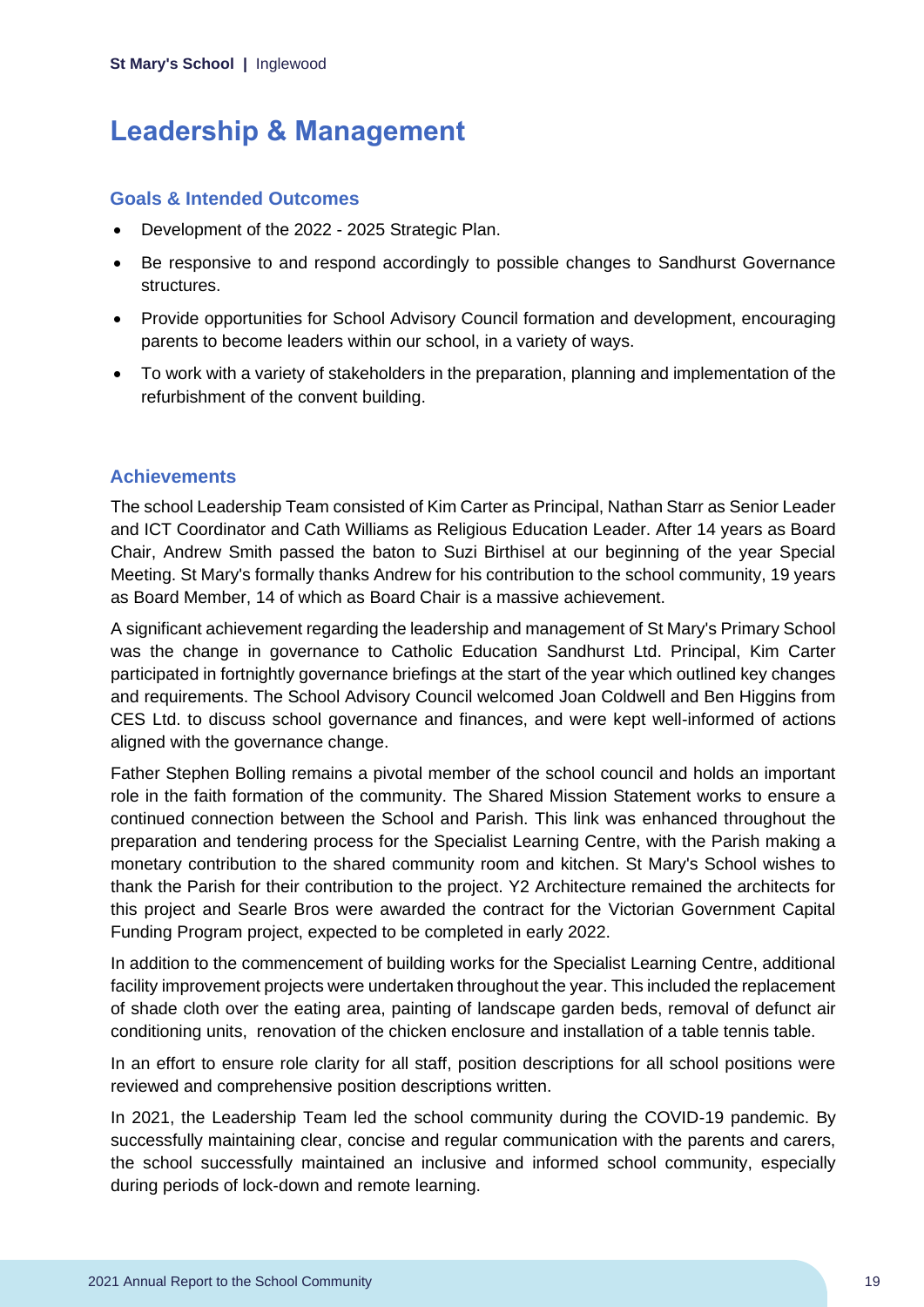St Mary's was scheduled to participated in a school review using the National School Improvement Tool. Unfortunately, due to COVID, this review was postponed until 2022. In its place, staff and the school advisory council developed an interim strategic plan for 2022, as well as participated in a spiral of inquiry process to develop our 2022 Wildly Important Goals.

## **PROFESSIONAL LEARNING**

Description of Professional Learning undertaken in 2021

- SMART Spelling & SMART Foundation Spelling
- Staff Spirituality Day
- Mandatory Reporting eModule
- COVID Infection Prevention & Control eModule
- Berry Street Education Model
- Religious Education Leader Network Days
- Science of Learning & PEN Principles
- Mental Health Emergency First Aid
- PAT Data Driven Decisions
- Deputy Principal / Senior Leader Network Days
- CPR and Anaphylaxis First Aid
- Catholic Identity Professional Learning
- Indigenous Perspectives
- NCCD Introduction & ongoing Professional Learning
- Dynamiq Emergency Management

### **TEACHER SATISFACTION**

Introductory, Goal Setting and Annual Review meetings held throughout the year indicates that there is a good level of teacher satisfaction at St Mary's School.

Staff are regularly faced with the challenges associated with working in a small school including the fast-paced nature of the work and planning in isolation. A high level of satisfaction was reported in regard to the response to and approach taken during periods of remote learning. Teaching staff highlight teamwork and a sense of community and belonging as positive aspects of St Mary's Primary School.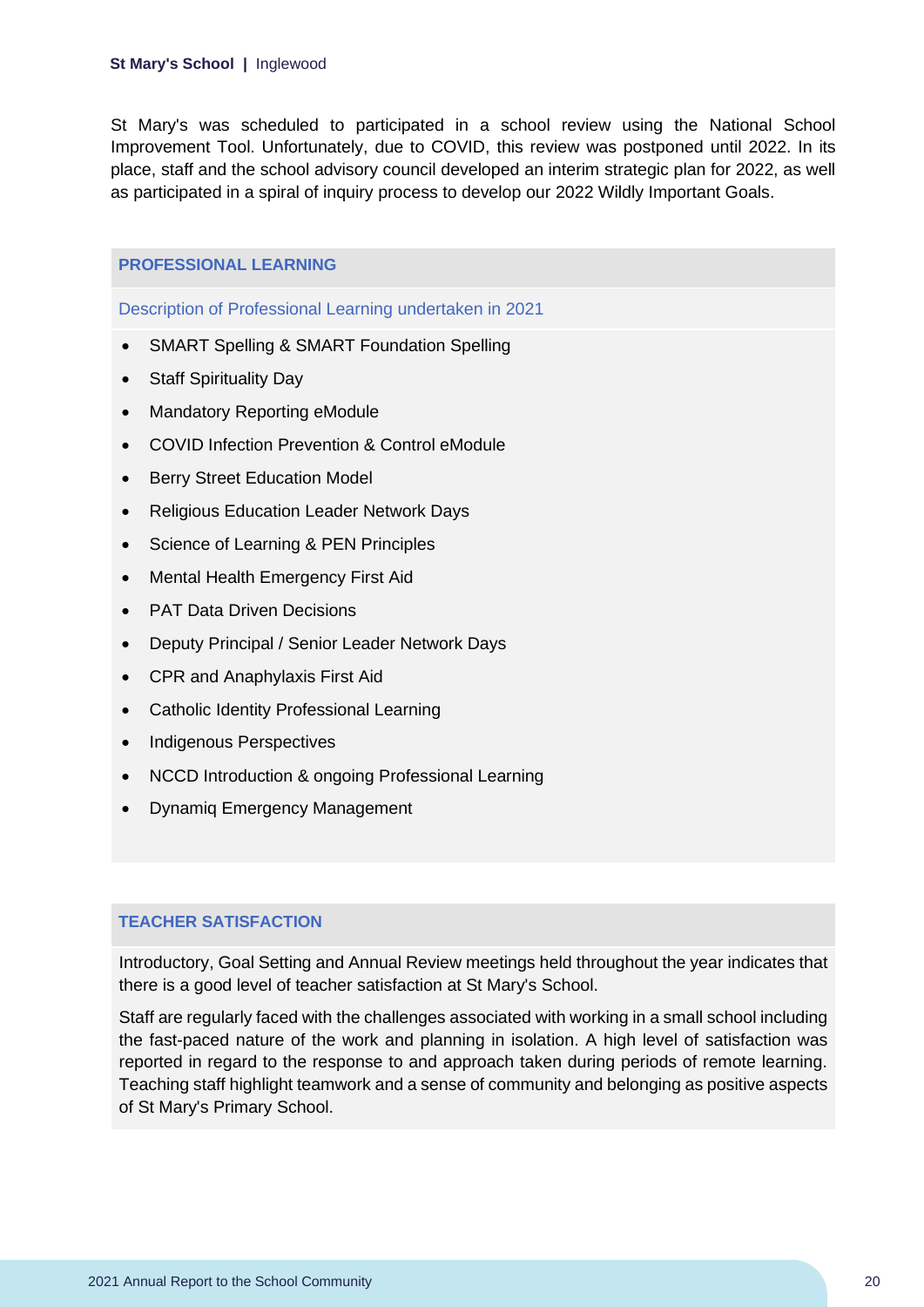| <b>TEACHING STAFF ATTENDANCE RATE</b> |       |
|---------------------------------------|-------|
| <b>Teaching Staff Attendance Rate</b> | 93.6% |
|                                       |       |
| <b>ALL STAFF RETENTION RATE</b>       |       |

| <b>Staff Retention Rate</b> | 50.0% |
|-----------------------------|-------|

| <b>TEACHER QUALIFICATIONS</b>   |       |
|---------------------------------|-------|
| <b>Doctorate</b>                | 0.0%  |
| <b>Masters</b>                  | 25.0% |
| Graduate                        | 0.0%  |
| <b>Graduate Certificate</b>     | 0.0%  |
| <b>Bachelor Degree</b>          | 75.0% |
| <b>Advanced Diploma</b>         | 25.0% |
| <b>No Qualifications Listed</b> | 25.0% |

| <b>STAFF COMPOSITION</b>                     |     |
|----------------------------------------------|-----|
| <b>Principal Class (Headcount)</b>           | 2.0 |
| <b>Teaching Staff (Headcount)</b>            | 4.0 |
| <b>Teaching Staff (FTE)</b>                  | 2.8 |
| Non-Teaching Staff (Headcount)               | 5.0 |
| Non-Teaching Staff (FTE)                     | 2.6 |
| <b>Indigenous Teaching Staff (Headcount)</b> | 0.0 |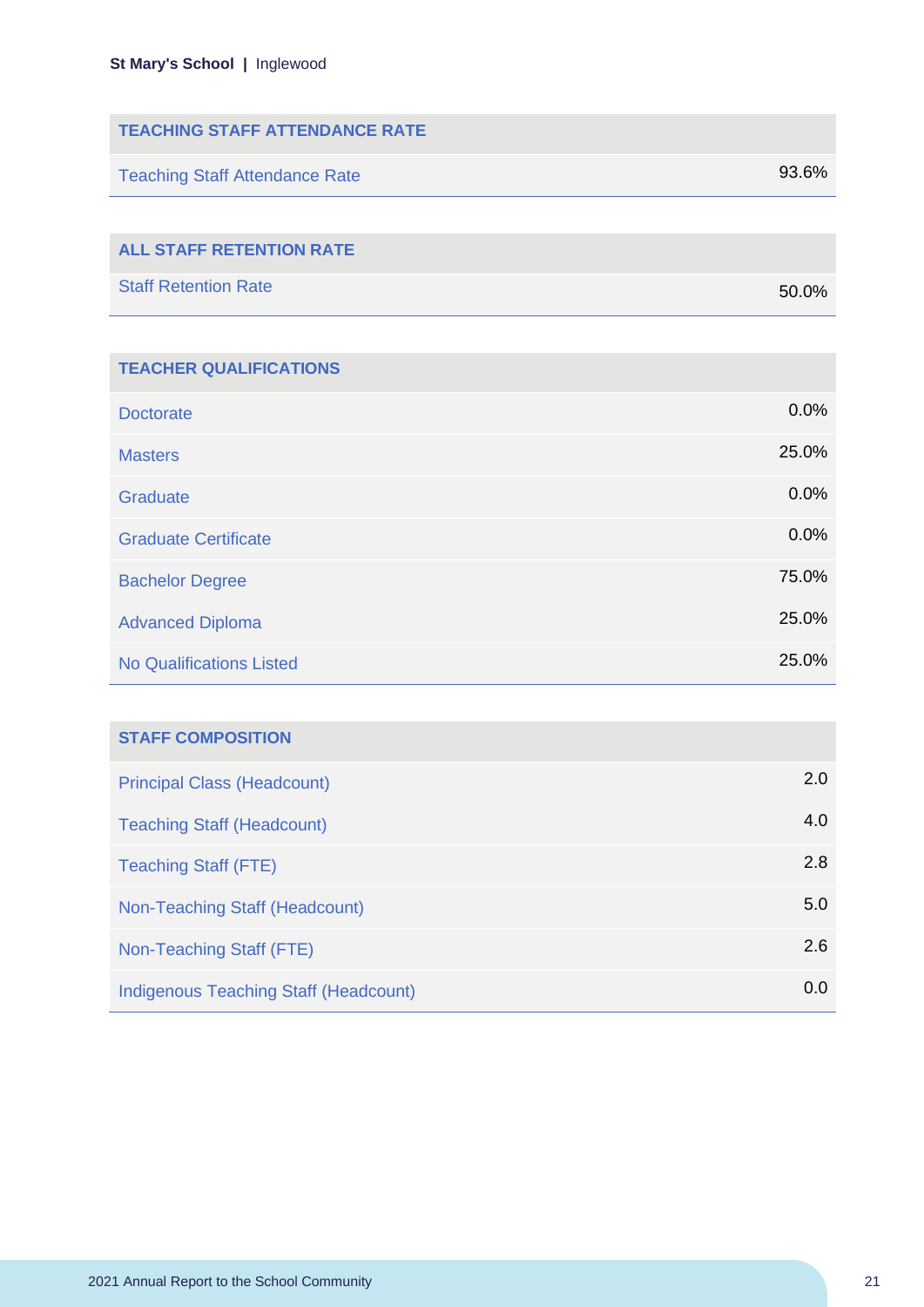## <span id="page-22-0"></span>**School Community**

### **Goals & Intended Outcomes**

• To re-create our sense of community with parents, members of the school community, parish members and local community groups.

### **Achievements**

Unfortunately due to the COVID Pandemic we were unable to engage in many face to face opportunities. However, by successfully maintaining clear, concise and regular communication with the parents and carers, the school successfully maintained an inclusive and informed school community, especially during periods of lock-down and remote learning.

Our Mother's Day Pamper afternoon was a lovely event with many Mums, Grandmas and special ladies in attendance. St Mary's joined with the Inglewood Community Neighbourhood House (the Hub) to hold an Australia's Biggest Morning Tea fundraiser.

St Mary's joined with Inglewood Primary School in obtaining a Community Activation Grant. Together, the schools hired Farmer Darryl's Mobile Animal Farm who was present at a well attended Inglewood Lions Community Market and offered an opportunity for our school community to reconnect.

### **PARENT SATISFACTION**

Parent satisfaction was measured by regular formal and informal feedback from the school community during the COVID Pandemic. After the first Remote Learning period we conducted a Parent survey and determined what would be the best way forward if faced with remote learning again. This data was used to form our approach to subsequent remote learning periods throughout the year, including greater access to online material, online class Google Meets and regular wellbeing check in phone calls home.